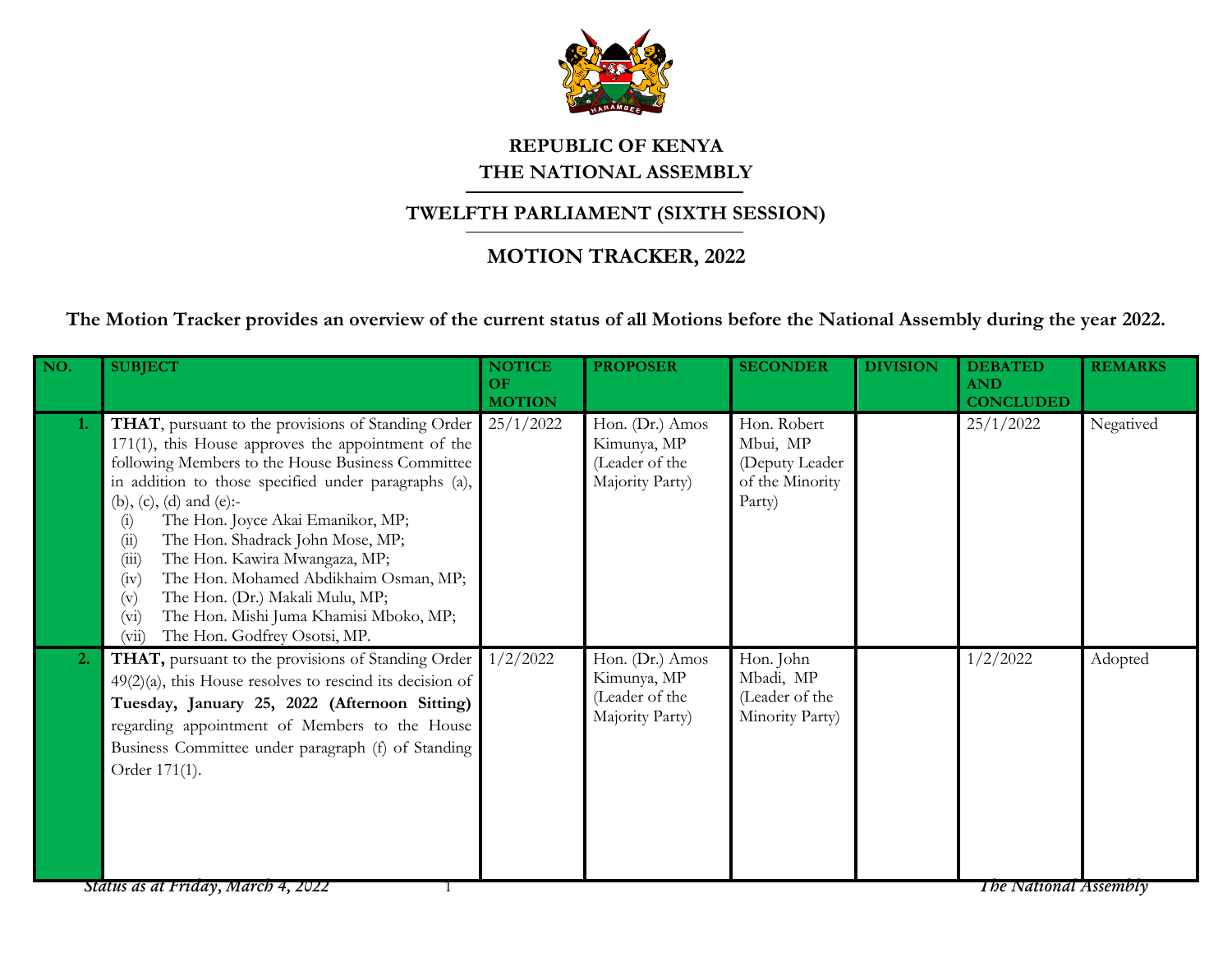| NO. | <b>SUBJECT</b>                                                                                                                                                                                                                                                                                                                                                                                                                                                                                                                                                                                                                                                                                                                                                                                                                                                                                                                                                                                           | <b>NOTICE</b><br>OF<br><b>MOTION</b> | <b>PROPOSER</b>                                                     | <b>SECONDER</b>                                                                               | <b>DIVISION</b> | <b>DEBATED</b><br><b>AND</b><br><b>CONCLUDED</b> | <b>REMARKS</b> |
|-----|----------------------------------------------------------------------------------------------------------------------------------------------------------------------------------------------------------------------------------------------------------------------------------------------------------------------------------------------------------------------------------------------------------------------------------------------------------------------------------------------------------------------------------------------------------------------------------------------------------------------------------------------------------------------------------------------------------------------------------------------------------------------------------------------------------------------------------------------------------------------------------------------------------------------------------------------------------------------------------------------------------|--------------------------------------|---------------------------------------------------------------------|-----------------------------------------------------------------------------------------------|-----------------|--------------------------------------------------|----------------|
| 3.  | THAT, pursuant to the provisions of Standing Order<br>$171(1)(f)$ , this House approves the appointment of the<br>following Members to the House Business Committee<br>in addition to those specified under paragraphs (a),<br>(b), (c), (d) and (e):-<br>The Hon. Joyce Akai Emanikor, MP;<br>(i)<br>The Hon. Shadrack John Mose, MP;<br>(ii)<br>The Hon. Kawira Mwangaza, MP;<br>(iii)<br>The Hon. Mohamed Abdikhaim Osman, MP;<br>(iv)<br>The Hon. (Dr.) Makali Mulu, MP;<br>(v)<br>The Hon. Mishi Juma Khamisi Mboko, MP;<br>(v <sub>i</sub> )<br>The Hon. Godfrey Osotsi, MP.<br>(vii)                                                                                                                                                                                                                                                                                                                                                                                                              | 1/2/2022                             | Hon. (Dr.) Amos<br>Kimunya, MP<br>(Leader of the<br>Majority Party) | Hon. John<br>Mbadi, MP<br>(Leader of the<br>Minority Party)                                   |                 | 1/2/2022                                         | Adopted        |
| 4.  | THAT, notwithstanding the provisions of Standing<br>Order 97(4), this House orders that, each speech in a<br>debate on Bills sponsored by a Committee, the<br>Leader of the Majority Party or the Leader of the<br>Minority Party be limited as follows:- A maximum of<br>forty five (45) minutes for the Mover, in moving and<br>fifteen minutes (15) in replying, a maximum of thirty<br>(30) minutes for the Chairperson of the relevant<br>Committee (if the Bill is not sponsored by the<br>relevant Committee), and a maximum of ten (10)<br>minutes for any other Member speaking, except the<br>Leader of the Majority Party and the Leader of the<br>Minority Party, who shall be limited to a maximum of<br>fifteen Minutes (15) each (if the Bill is not sponsored<br>by either of them); and that priority in speaking be<br>accorded to the Leader of the Majority Party, the<br>Leader of the Minority Party and the Chairperson of<br>the relevant Departmental Committee, in that order. | 2/2/2022                             | Hon. (Dr.) Amos<br>Kimunya, MP<br>(Leader of the<br>Majority Party) | Hon. (Dr.)<br>Rachel Nyamai,<br>MP<br>(Chairperson,<br>Departmental<br>Committee on<br>Lands) |                 | 2/2/2022                                         | Adopted        |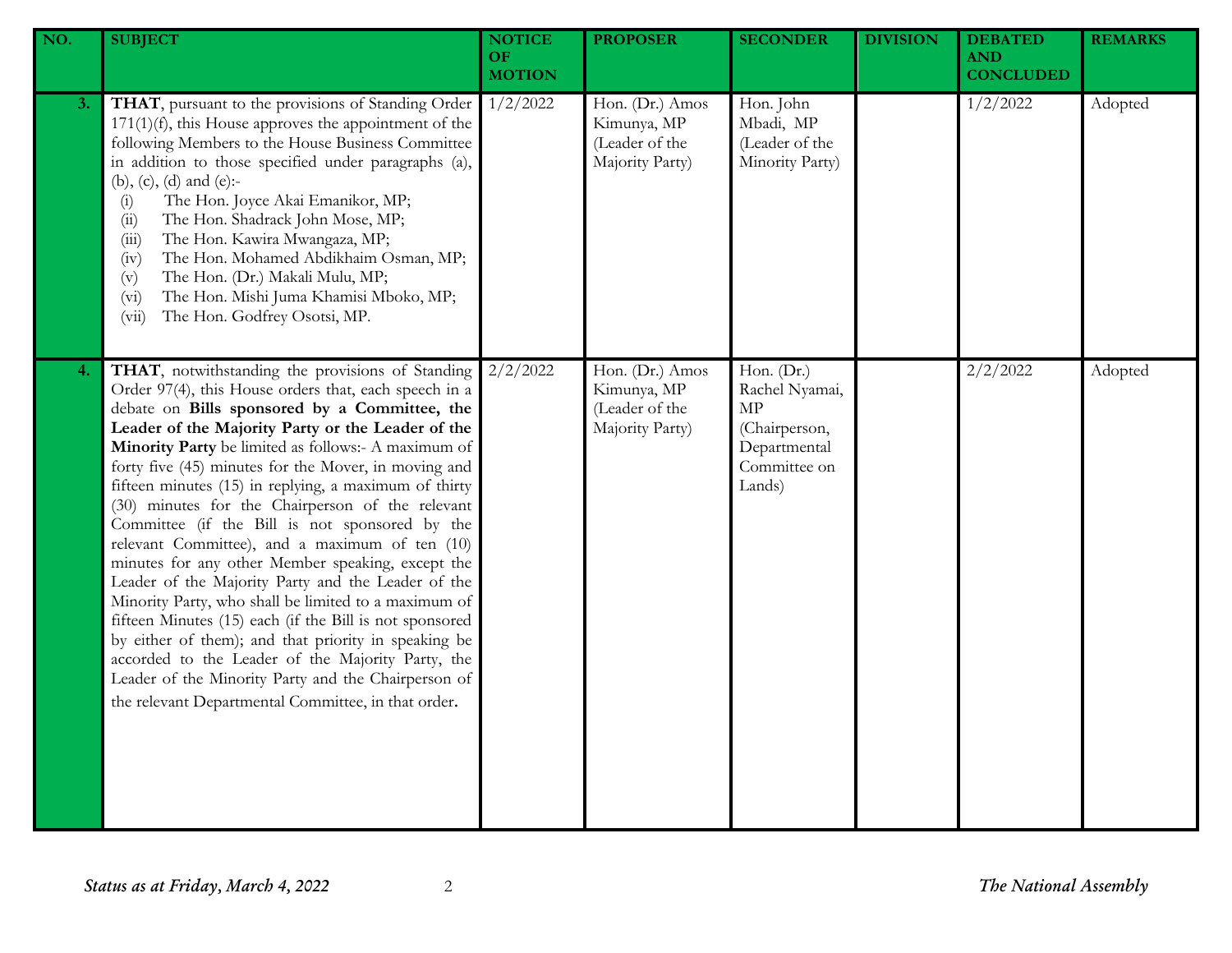| NO. | <b>SUBJECT</b>                                                                                                                                                                                                                                                                                                                                                                                                                                                                                                                                                                                                                                                                                                                                                                                                                                                                                                                            | <b>NOTICE</b><br>OF<br><b>MOTION</b> | <b>PROPOSER</b>                                                     | <b>SECONDER</b>                                                       | <b>DIVISION</b> | <b>DEBATED</b><br><b>AND</b><br><b>CONCLUDED</b> | <b>REMARKS</b> |
|-----|-------------------------------------------------------------------------------------------------------------------------------------------------------------------------------------------------------------------------------------------------------------------------------------------------------------------------------------------------------------------------------------------------------------------------------------------------------------------------------------------------------------------------------------------------------------------------------------------------------------------------------------------------------------------------------------------------------------------------------------------------------------------------------------------------------------------------------------------------------------------------------------------------------------------------------------------|--------------------------------------|---------------------------------------------------------------------|-----------------------------------------------------------------------|-----------------|--------------------------------------------------|----------------|
| 5.  | THAT, notwithstanding the provisions of Standing<br>Order 97(4), this House orders that, each speech in a<br>debate on Bills NOT sponsored by a Committee,<br>the Leader of the Majority Party or the Leader of<br>the Minority Party be limited as follows:- A<br>maximum of three hours and thirty minutes, with not<br>more than thirty (30) minutes for the Mover, in<br>moving and ten (10) minutes in replying, a maximum<br>of thirty (30) minutes for the Chairperson of the<br>relevant Committee and a maximum of ten (10)<br>minutes for any other Member speaking, except the<br>Leader of the Majority Party and the Leader of the<br>Minority Party, who shall be limited to a maximum of<br>fifteen Minutes (15) each; and that priority in speaking<br>be accorded to the Leader of the Majority Party, the<br>Leader of the Minority Party and the Chairperson of<br>the relevant Departmental Committee, in that order. | 2/2/2022                             | Hon. (Dr.) Amos<br>Kimunya, MP<br>(Leader of the<br>Majority Party) | Hon. (Dr.)<br>James Nyikal,<br>MP<br>(Seme<br>Constituency)           |                 | 2/2/2022                                         | Adopted        |
| 6.  | THAT, notwithstanding the provisions of Standing<br>Order 97(4), this House orders that, each speech in a<br>debate on any Motion, including a Special motion<br>be limited in the following manner:- A maximum of<br>three hours with not more than twenty (20) minutes<br>for the Mover and ten (10) minutes for each other<br>Member speaking, except the Leader of the Majority<br>Party and the Leader of the Minority Party, who shall<br>be limited to a maximum of fifteen (15) minutes each,<br>and that ten (10) minutes before the expiry of the<br>time, the Mover shall be called upon to reply; and that<br>priority in speaking be accorded to the Leader of the<br>Majority Party, the Leader of the Minority Party and<br>the Chairperson of the relevant Departmental<br>Committee, in that order.                                                                                                                      | 2/2/2022                             | Hon. (Dr.) Amos<br>Kimunya, MP<br>(Leader of the<br>Majority Party) | Hon. (Dr.)<br>David Eseli<br>Simiyu, MP<br>(Tongaren<br>Constituency) |                 | 2/2/2022                                         | Adopted        |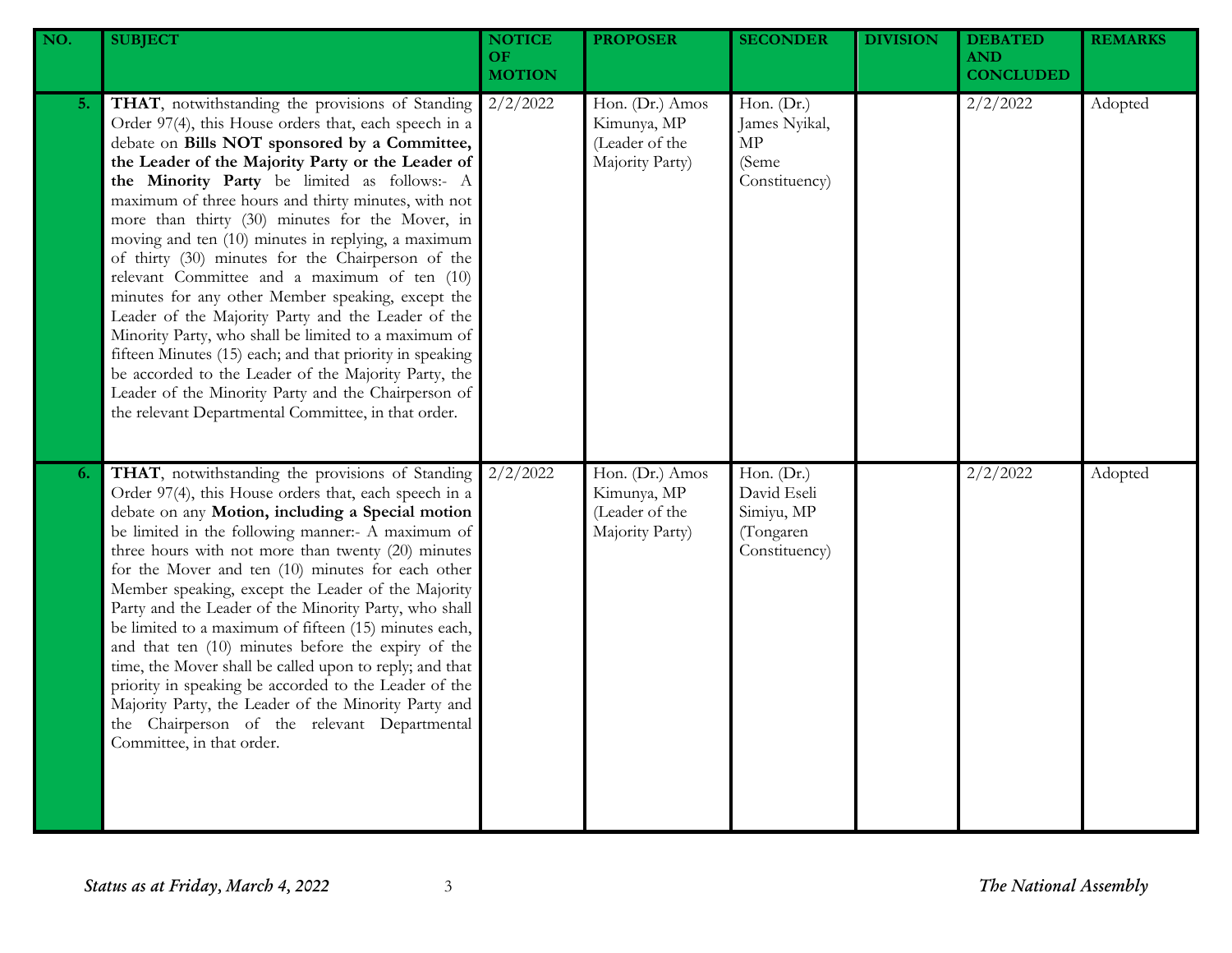| NO. | <b>SUBJECT</b>                                                                                                                                                                                                                                                                                                                                                                                                                                                                                                                                                                                                                                                                                                                                                                                                                                                                                                                                                                                                                                                                                                                            | <b>NOTICE</b><br>OF.<br><b>MOTION</b> | <b>PROPOSER</b>                                                     | <b>SECONDER</b>                                                                                           | <b>DIVISION</b> | <b>DEBATED</b><br><b>AND</b><br><b>CONCLUDED</b> | <b>REMARKS</b> |
|-----|-------------------------------------------------------------------------------------------------------------------------------------------------------------------------------------------------------------------------------------------------------------------------------------------------------------------------------------------------------------------------------------------------------------------------------------------------------------------------------------------------------------------------------------------------------------------------------------------------------------------------------------------------------------------------------------------------------------------------------------------------------------------------------------------------------------------------------------------------------------------------------------------------------------------------------------------------------------------------------------------------------------------------------------------------------------------------------------------------------------------------------------------|---------------------------------------|---------------------------------------------------------------------|-----------------------------------------------------------------------------------------------------------|-----------------|--------------------------------------------------|----------------|
| 7.  | THAT, notwithstanding the provisions of Standing<br>Order 97(4), this House orders that, each speech in a<br>debate on Committee Reports (except for Reports<br>of Audit Committees), including a Report of a Joint<br>Committee of the Houses of Parliament or any other<br>Report submitted to the House for which limitation<br>of time has not been specified, shall be limited as<br>follows:- A maximum of two and a half hours, with<br>not more than twenty (20) minutes for the Mover in<br>moving and five (5) minutes for any other Member<br>speaking, including the Chairperson of the relevant<br>Committee (if the Committee Report is not moved by<br>the Chairperson of the relevant Committee) except<br>the Leader of the Majority Party and the Leader of the<br>Minority Party, who shall be limited to a maximum of<br>ten $(10)$ minutes each, and that ten $(10)$ minutes<br>before the expiry of the time, the Mover shall be<br>called upon to reply; and further that priority in<br>speaking shall be accorded to the Leader of the<br>Majority Party and the Leader of the Minority Party,<br>in that order. | $2/2/\overline{2022}$                 | Hon. (Dr.) Amos<br>Kimunya, MP<br>(Leader of the<br>Majority Party) | Hon. (Dr.)<br>Makali Mulu,<br>$\ensuremath{\mathrm{MP}}$<br>(Kitui Central<br>Constituency)               |                 | 2/2/2022                                         | Adopted        |
| 8.  | THAT, notwithstanding the provisions of Standing<br>Order 97(4), this House orders that, each speech in<br>debate on Reports of Audit Committees (PIC,<br>PAC & SFAC) be limited as follows:- A maximum of<br>sixty (60) minutes for the Mover in moving and thirty<br>(30) minutes in replying, and a maximum of ten (10)<br>minutes for any other Member speaking, except the<br>Leader of the Majority Party and the Leader of the<br>Minority Party, who shall be limited to a maximum of<br>fifteen (15) minutes each; and that priority be<br>accorded to the Leader of the Majority Party and the<br>Leader of the Minority Party, in that order.                                                                                                                                                                                                                                                                                                                                                                                                                                                                                  | 2/2/2022                              | Hon. (Dr.) Amos<br>Kimunya, MP<br>(Leader of the<br>Majority Party) | Hon. Silas<br>Tiren, MP<br>(Chairperson,<br>Departmental<br>Committee on<br>Agriculture and<br>Livestock) |                 | 2/2/2022                                         | Adopted        |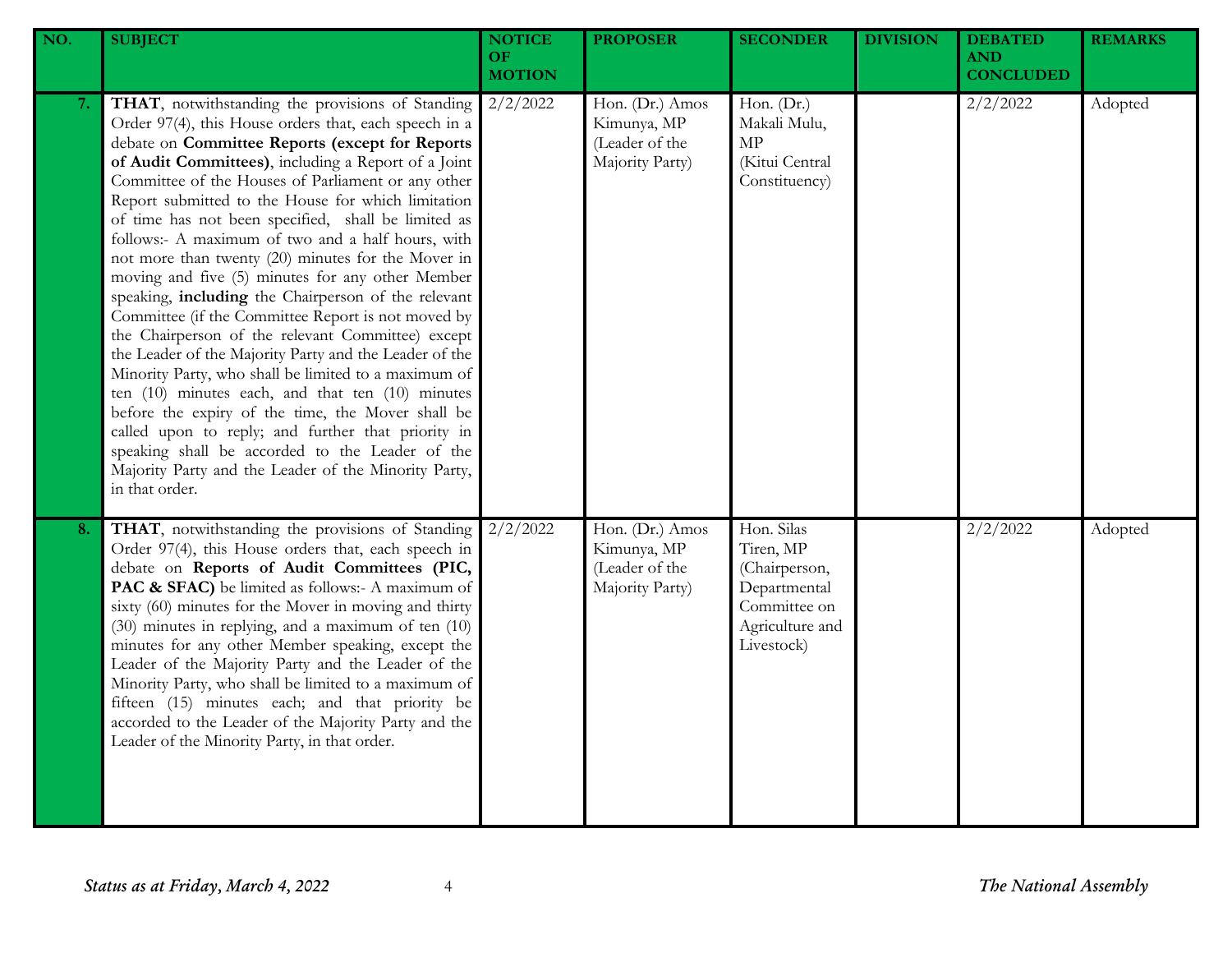| NO. | <b>SUBJECT</b>                                                                                                                                                                                                                                                                                                                                                                                                                                                                                                                                                                                                                                                                                                                                                                                                                                                                                                                                                                                                                                                                                                                                                                                                                                                                                             | <b>NOTICE</b><br>OF<br><b>MOTION</b> | <b>PROPOSER</b>                                                     | <b>SECONDER</b>                                               | <b>DIVISION</b> | <b>DEBATED</b><br><b>AND</b><br><b>CONCLUDED</b> | <b>REMARKS</b> |
|-----|------------------------------------------------------------------------------------------------------------------------------------------------------------------------------------------------------------------------------------------------------------------------------------------------------------------------------------------------------------------------------------------------------------------------------------------------------------------------------------------------------------------------------------------------------------------------------------------------------------------------------------------------------------------------------------------------------------------------------------------------------------------------------------------------------------------------------------------------------------------------------------------------------------------------------------------------------------------------------------------------------------------------------------------------------------------------------------------------------------------------------------------------------------------------------------------------------------------------------------------------------------------------------------------------------------|--------------------------------------|---------------------------------------------------------------------|---------------------------------------------------------------|-----------------|--------------------------------------------------|----------------|
| 9.  | THAT, notwithstanding the provisions of Standing<br>Order 97(4), this House orders that, each speech in a<br>debate on any Sessional Paper shall be limited as<br>follows:- A maximum of two and a half hours, with<br>not more than twenty (20) minutes for the Mover in<br>moving and five (5) minutes for any other Member<br>speaking, including the Leader of the Majority Party<br>and the Leader of the Minority Party and the<br>Chairperson of the relevant Committee (if the<br>Sessional Paper is not moved by the Chairperson of<br>the relevant Committee), and that ten (10) minutes<br>before the expiry of the time, the Mover shall be<br>called upon to reply; and further that priority in<br>speaking shall be accorded to the Leader of the<br>Majority Party and the Leader of the Minority Party,<br>in that order.                                                                                                                                                                                                                                                                                                                                                                                                                                                                 | 2/2/2022                             | Hon. (Dr.) Amos<br>Kimunya, MP<br>(Leader of the<br>Majority Party) | Hon. Samuel<br>Atandi, MP<br>(Alego Usonga<br>Constituency)   |                 | 2/2/2022                                         | Adopted        |
| 10. | THAT, notwithstanding the provisions of Standing<br>Order 97(4) and in furtherance to the provisions of<br>Standing Order 24(6), this House orders that, debate<br>on the Motion on the Address by the President be<br>limited to no more than thirty (30) minutes for the<br>Mover in moving, twenty (20) minutes for the Leader<br>of the Minority Party, and ten (10) minutes each to<br>the Chairperson of the Departmental Committee on<br>Justice and Legal Affairs to speak on the Report<br>submitted under Article $132(1)(c)(i)$ of the<br>Constitution relating to the realisation of the national<br>values; the Chairperson of the Departmental<br>Committee on Defence and Foreign Relations to<br>speak on the Report submitted under Article<br>$132(1)(c)(iii)$ of the Constitution relating to the<br>progress made in fulfilling the international<br>obligations of the Republic; and the Chairperson of<br>the Departmental Committee on Administration and<br>National Security to speak on the Report submitted<br>under Article 240(7) of the Constitution relating to<br>the state of the security of the Country; and five (5)<br>minutes for any other Member speaking, and that ten<br>(10) minutes before the expiry of the time, the Mover<br>shall be called upon to reply. | 2/2/2022                             | Hon. (Dr.) Amos<br>Kimunya, MP<br>(Leader of the<br>Majority Party) | Hon. Maoka<br>Maore, MP<br>(Deputy<br>Majority Party<br>Whip) |                 | 2/2/2022                                         | Adopted        |

*Status as at Friday, March 4, 2022* 5 *The National Assembly*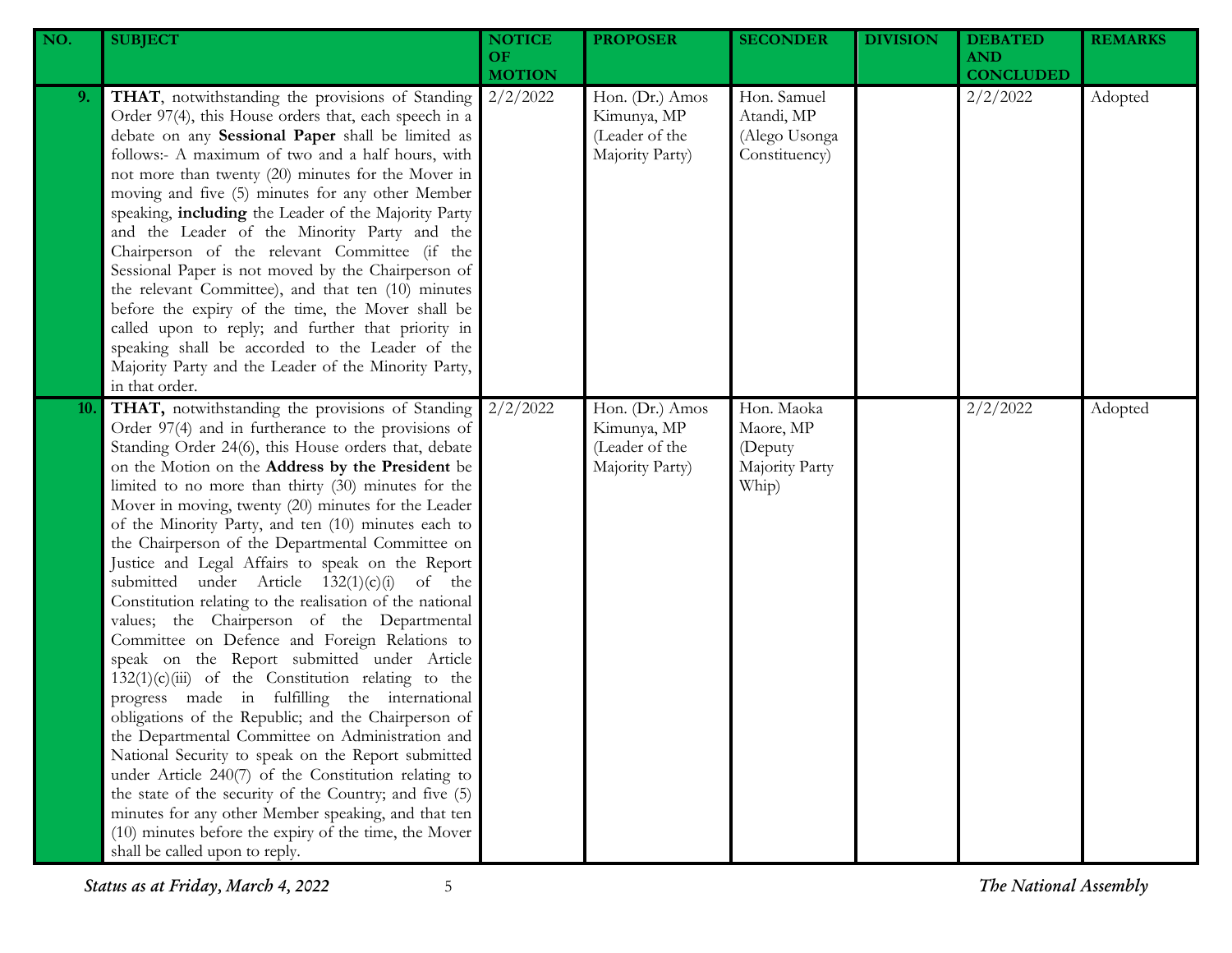| NO.        | <b>SUBJECT</b>                                                                                                                                                                                                                                                                                                                                                                                                                                                                                                                                                                                                                                                                                                                                                                                                                                                                                                                                                                                                                                                                                                                                                                                                                                                                                       | <b>NOTICE</b><br>OF.<br><b>MOTION</b> | <b>PROPOSER</b>                                                     | <b>SECONDER</b>                                                | <b>DIVISION</b> | <b>DEBATED</b><br><b>AND</b><br><b>CONCLUDED</b> | <b>REMARKS</b> |
|------------|------------------------------------------------------------------------------------------------------------------------------------------------------------------------------------------------------------------------------------------------------------------------------------------------------------------------------------------------------------------------------------------------------------------------------------------------------------------------------------------------------------------------------------------------------------------------------------------------------------------------------------------------------------------------------------------------------------------------------------------------------------------------------------------------------------------------------------------------------------------------------------------------------------------------------------------------------------------------------------------------------------------------------------------------------------------------------------------------------------------------------------------------------------------------------------------------------------------------------------------------------------------------------------------------------|---------------------------------------|---------------------------------------------------------------------|----------------------------------------------------------------|-----------------|--------------------------------------------------|----------------|
| 11.        | THAT, notwithstanding the provisions of Standing<br>Order 97(4), this House orders that, each speech in<br>debate on Reports of Constitutional Commissions<br>and Independent Offices be limited as follows:- A<br>maximum of four hours with not more than thirty (30)<br>minutes for the Mover in moving and ten (10) minutes<br>in replying, a maximum of thirty (30) minutes for the<br>Chairperson of the relevant Committee, and a maximum<br>of ten (10) minutes for any other Member speaking,<br>except the Leader of the Majority Party and the Leader<br>of the Minority Party, who shall be limited to a<br>maximum of fifteen (15) minutes each; and that priority<br>be accorded to the Chairperson of the relevant<br>Committee, the Leader of the Majority Party and the<br>Leader of the Minority Party, in that order.                                                                                                                                                                                                                                                                                                                                                                                                                                                             | 2/2/2022                              | Hon. (Dr.) Amos<br>Kimunya, MP<br>(Leader of the<br>Majority Party) | Hon. Sophia<br>Noor, MP<br>(Ijara)<br>Constituency)            |                 | 2/2/2022                                         | Adopted        |
| <b>12.</b> | THAT, pursuant to the provisions of Standing Order<br>97(4), this House orders that, each speech in a debate on<br>the Report of the Budget & Appropriations<br>Committee on Budget Estimates contemplated under<br>Standing Orders 239 and 240 be limited as follows:<br>• General Supply Debate:- A maximum of three (3)<br>sitting days with thirty (30) minutes for the Mover in<br>moving and fifteen minutes (15) in replying; a<br>maximum of ten (10) minutes for each of the<br>Chairpersons of the Departmental Committees and a<br>maximum of five (5) minutes for any other Member<br>speaking, except the Leader of the Majority Party and<br>the Leader of the Minority Party who shall be limited<br>to a maximum of ten minutes (10) each; and that<br>priority in speaking be accorded to the Leader of the<br>Majority Party, the Leader of the Minority Party and<br>the respective Chairpersons of the Departmental<br>Committees in the order that they appear in the<br>Second Schedule to the Standing Orders; and,<br>Committee of Supply: - A maximum of six (6)<br>sitting days for the consideration of the proposed<br>allocations to the respective Votes/Programmes in<br>the order specified in the Schedule submitted by the<br>Budget and Appropriations Committee. | 2/2/2022                              | Hon. (Dr.) Amos<br>Kimunya, MP<br>(Leader of the<br>Majority Party) | Hon. Martin<br>Peters Owino,<br>MP<br>(Ndhiwa<br>Constituency) |                 | 2/2/2022                                         | Adopted        |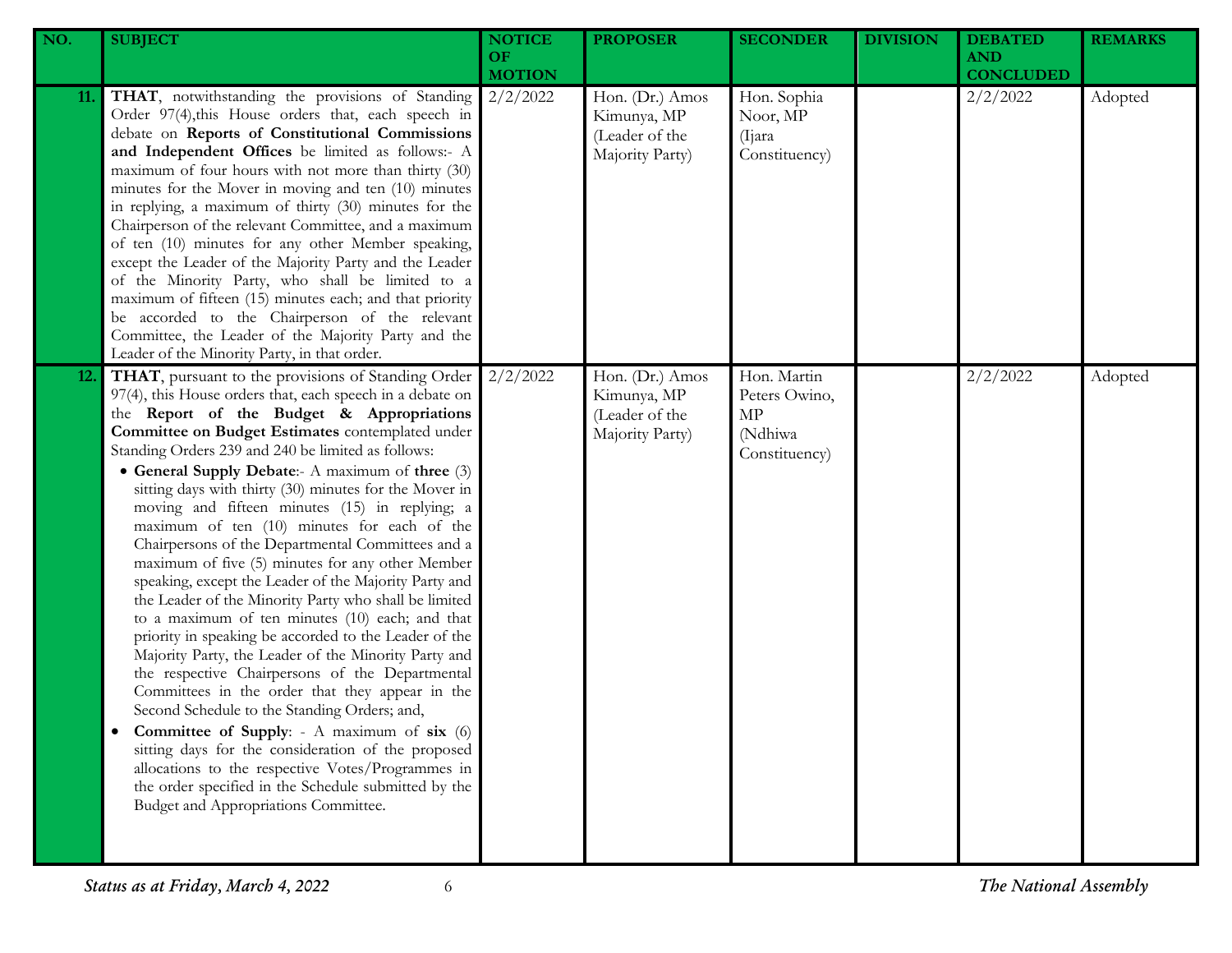| NO. | <b>SUBJECT</b>                                                                                                                                                                                                                                                                                                                                                                                                                                                                                                                                                                                                                                                                                                                                                                                                                                                                                                                                                                                           | <b>NOTICE</b><br><b>OF</b><br><b>MOTION</b> | <b>PROPOSER</b>                                                     | <b>SECONDER</b>                                                | <b>DIVISION</b> | <b>DEBATED</b><br><b>AND</b><br><b>CONCLUDED</b> | <b>REMARKS</b> |
|-----|----------------------------------------------------------------------------------------------------------------------------------------------------------------------------------------------------------------------------------------------------------------------------------------------------------------------------------------------------------------------------------------------------------------------------------------------------------------------------------------------------------------------------------------------------------------------------------------------------------------------------------------------------------------------------------------------------------------------------------------------------------------------------------------------------------------------------------------------------------------------------------------------------------------------------------------------------------------------------------------------------------|---------------------------------------------|---------------------------------------------------------------------|----------------------------------------------------------------|-----------------|--------------------------------------------------|----------------|
| 13. | THAT, pursuant to the provisions of Standing Order<br>97(1), this House orders that, each speech in the<br>general debate contemplated under Standing<br>Order 146 (Consideration of Senate amendments to Bills<br>originating in the National Assembly) be limited as<br>follows:- a maximum of one hour and thirty minutes,<br>with not more than fifteen minutes (15) for the Mover<br>in moving, fifteen minutes (15) for the Chairperson of<br>the relevant Departmental Committee, and five (5)<br>minutes for any other Member speaking, including the<br>Leader of the Majority Party and the Leader of the<br>Minority Party (if the Bill is not party-sponsored), and<br>that five (5) minutes before the expiry of the time, the<br>Mover shall be called upon to reply; and further that<br>priority in speaking shall be accorded to the Leader of<br>the Majority Party, the Leader of the Minority Party<br>and the Chairperson of the relevant Departmental<br>Committee, in that order. | 2/2/2022                                    | Hon. (Dr.) Amos<br>Kimunya, MP<br>(Leader of the<br>Majority Party) | Hon. (Dr.)<br>Gideon<br>Ochanda, MP<br>(Bondo<br>Constituency) |                 | 2/2/2022                                         | Adopted        |
| 14. | <b>THAT</b> , pursuant to the provisions of 97(4), this<br>House orders that, the debate on any Motion for the<br>Sine Die Adjournment of the House in accordance<br>with the Calendar of the House, shall be limited as<br>follows:- a maximum of four (4) hours for the entire<br>motion, with not more than five (5) minutes for each<br>Member speaking, except the Mover, the Leader of<br>the Majority Party and the Leader of the Minority<br>Party, who shall be limited to a maximum of fifteen<br>(15) minutes each; that priority shall be accorded to<br>the Leader of the Majority Party, the Leader of the<br>Minority Party and the Deputy Speaker in that order<br>and further that, at the expiry of the time allocated for<br>the Motion, the House shall adjourn without question<br>put pursuant to the provisions of Standing Order<br>28(3) (Calendar of the House).                                                                                                               | 2/2/2022                                    | Hon. (Dr.) Amos<br>Kimunya, MP<br>(Leader of the<br>Majority Party) | Hon. (Sarah<br>Korere, MP<br>(Laikipia North<br>Constituency)  |                 | 2/2/2022                                         | Adopted        |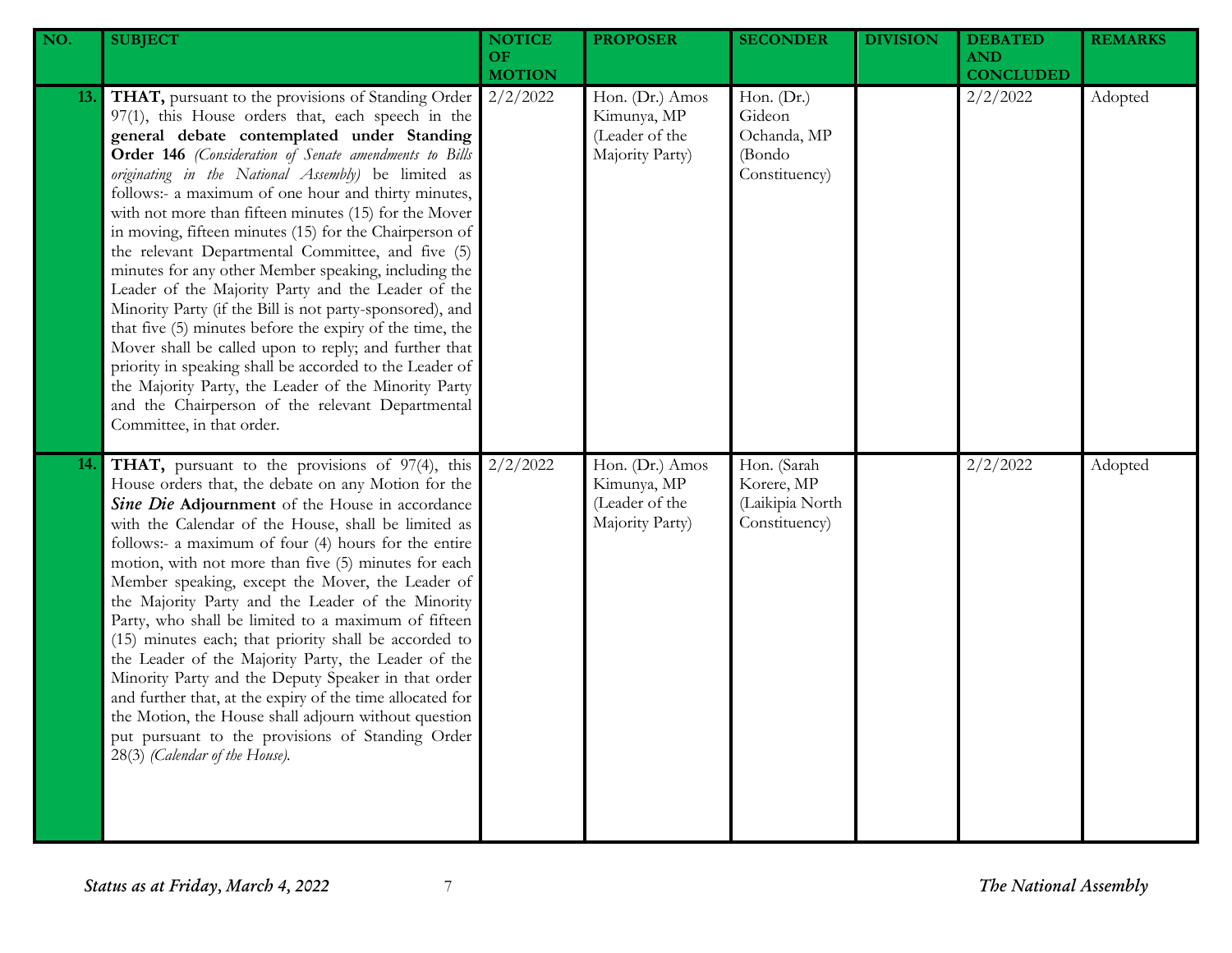| NO.        | <b>SUBJECT</b>                                                                                                                                                                                                                                                                                                                                                                                                                                                                                                                                                                                                                                                                                                                                                                                                                                                                                                                                                                                                                                                                                                                                                                                                                                                                                                                                                                                                                                                                                                                                                                                                                                                                                                                                                                                                                                                                                                                                                                                                                        | <b>NOTICE</b><br>OF<br><b>MOTION</b> | <b>PROPOSER</b>                                                     | <b>SECONDER</b>                                         | <b>DIVISION</b> | <b>DEBATED</b><br><b>AND</b><br><b>CONCLUDED</b> | <b>REMARKS</b> |
|------------|---------------------------------------------------------------------------------------------------------------------------------------------------------------------------------------------------------------------------------------------------------------------------------------------------------------------------------------------------------------------------------------------------------------------------------------------------------------------------------------------------------------------------------------------------------------------------------------------------------------------------------------------------------------------------------------------------------------------------------------------------------------------------------------------------------------------------------------------------------------------------------------------------------------------------------------------------------------------------------------------------------------------------------------------------------------------------------------------------------------------------------------------------------------------------------------------------------------------------------------------------------------------------------------------------------------------------------------------------------------------------------------------------------------------------------------------------------------------------------------------------------------------------------------------------------------------------------------------------------------------------------------------------------------------------------------------------------------------------------------------------------------------------------------------------------------------------------------------------------------------------------------------------------------------------------------------------------------------------------------------------------------------------------------|--------------------------------------|---------------------------------------------------------------------|---------------------------------------------------------|-----------------|--------------------------------------------------|----------------|
| <b>15.</b> | THAT, notwithstanding the provisions of Standing<br>Orders 41 and 42 relating to conveying of Messages from the<br>Senate and from the President or the National Executive,<br>Standing Orders 120, 122 and 126 relating to<br>Publication, Procedure upon Publication and First Reading of<br>Bills and Standing Order 210(2) relating to Tabling of<br>Statutory Instruments, this House orders that during the<br>Short and Long Recesses of the Sixth Session-<br>Upon receipt of any Message from the Senate,<br>(a)<br>or upon receipt of any name of a person<br>nominated for appointment to a state or public<br>office from the President or any other office in<br>the National Executive, the Speaker shall<br>forthwith refer such Message to the relevant<br>Committee for consideration, without having to<br>recall the House, and report such fact to the<br>House on resumption;<br>upon receipt of any Message relating to the<br>(b)<br>Senate's Amendments to a Bill originating in<br>the National Assembly, the Speaker shall<br>forthwith refer the Schedule of the Senate<br>Amendments to the relevant Committee for<br>consideration pursuant to the provisions of<br>Standing Order 145 (Senate amendments to Bills<br>originating in the National Assembly), and report<br>such fact to the House on resumption;<br>should a Bill be published during the said<br>(c)<br>period, or a published Bill become due for First<br>Reading, the Speaker shall, upon lapse of at<br>least three days following the publication of the<br>Bill and following a determination that such Bill<br>is of priority, forthwith refer such Bill to the<br>relevant Committee for consideration pursuant<br>the provisions of Standing Order<br>to<br>127 (Committal of Bills to Committees and public<br>participation) and cause the Bill to be read a First<br>Time upon its next Sitting and the Second<br>Reading may be taken forthwith, or on such<br>other day as the House Business Committee<br>may determine; | 2/2/2022                             | Hon. (Dr.) Amos<br>Kimunya, MP<br>(Leader of the<br>Majority Party) | Hon. Robert<br>Gichimu, MP<br>(Gichugu<br>Constituency) |                 | 2/2/2022                                         | Adopted        |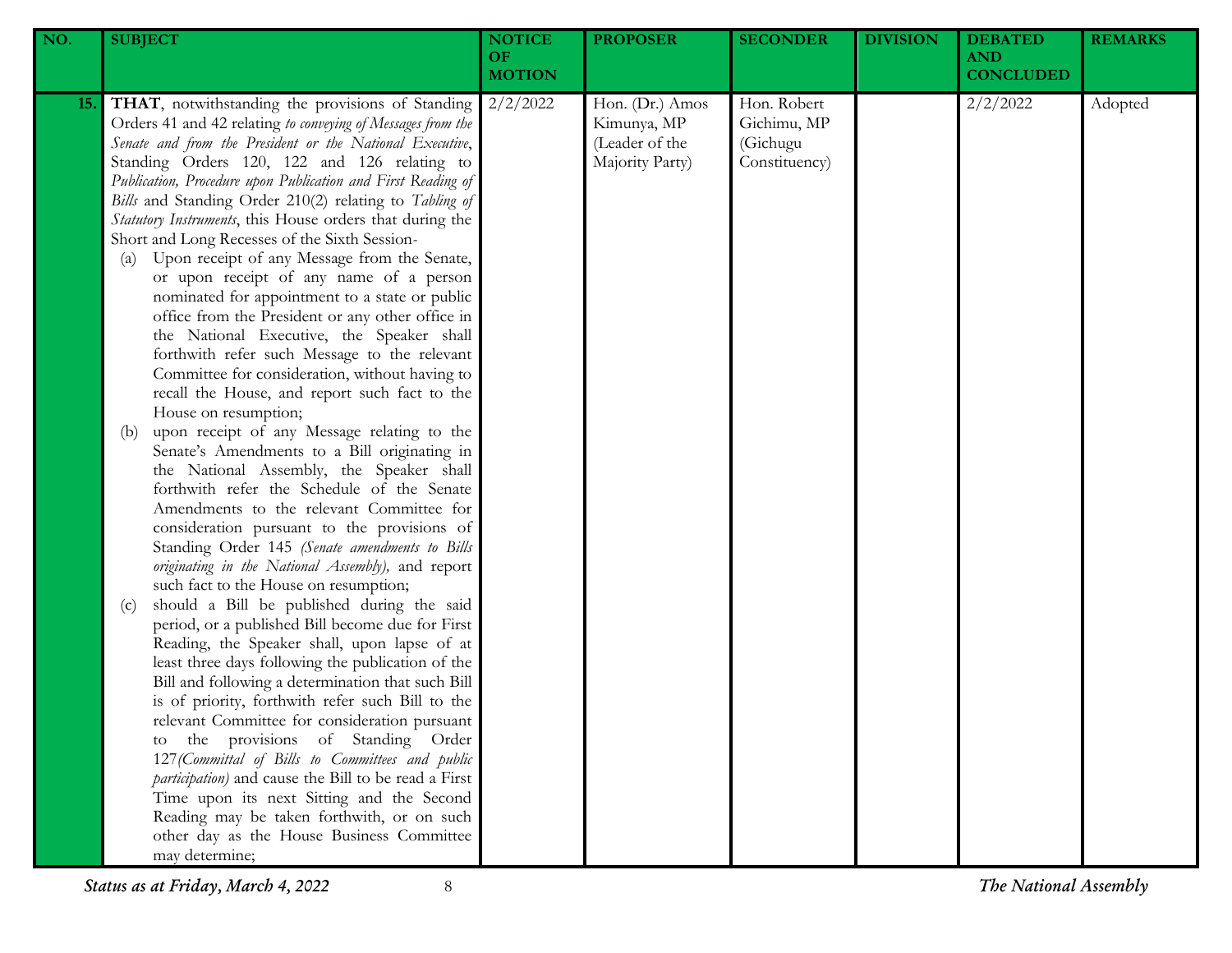| NO.        | <b>SUBJECT</b>                                                                                                                                                                                                                                                                                                                                                                                                                                                                                                                                                                                                                                                                                                                                                                                                              | <b>NOTICE</b><br><b>OF</b><br><b>MOTION</b> | <b>PROPOSER</b>                                                                                | <b>SECONDER</b>                                                                                     | <b>DIVISION</b>                          | <b>DEBATED</b><br><b>AND</b><br><b>CONCLUDED</b> | <b>REMARKS</b> |
|------------|-----------------------------------------------------------------------------------------------------------------------------------------------------------------------------------------------------------------------------------------------------------------------------------------------------------------------------------------------------------------------------------------------------------------------------------------------------------------------------------------------------------------------------------------------------------------------------------------------------------------------------------------------------------------------------------------------------------------------------------------------------------------------------------------------------------------------------|---------------------------------------------|------------------------------------------------------------------------------------------------|-----------------------------------------------------------------------------------------------------|------------------------------------------|--------------------------------------------------|----------------|
|            | should any statutory instrument be transmitted<br>(d)<br>for tabling before the House during the period,<br>the Speaker shall, following a determination<br>that the statutory instrument is of priority,<br>forthwith refer the statutory instrument to the<br>relevant Committee for consideration and cause<br>the statutory instrument to be tabled in the<br>House upon its next Sitting in accordance with<br>the provisions of section 11 of the Statutory<br>Instruments Act (No. 3 of 2013); and,<br>should any Paper be transmitted for tabling<br>(e)<br>before the House, the Speaker shall, following a<br>determination that the Paper is of priority,<br>forthwith refer the Paper to the relevant<br>Committee for consideration and cause the<br>Paper to be tabled in the House upon its next<br>Sitting. |                                             |                                                                                                |                                                                                                     |                                          |                                                  |                |
| <b>16.</b> | THAT, pursuant to the provisions of Standing Order<br>28, this House approves the Calendar of the National<br>Assembly (Regular Sessions) for the Sixth Session<br>(2022).                                                                                                                                                                                                                                                                                                                                                                                                                                                                                                                                                                                                                                                  | 2/2/2022                                    | Hon. (Dr.) Amos<br>Kimunya, MP<br>(Leader of the<br>Majority Party)                            | Hon.<br>Emmanuel<br>Wangwe, MP<br>(Majority Party<br>Whip)                                          |                                          | 2/2/2022                                         | Adopted        |
| 17.        | THAT, notwithstanding the provisions of Standing<br>Order 120, this House resolves to reduce the<br>publication period of the Elections (Amendment) Bill<br>(National Assembly Bill No. 3 of 2022) from 14 days<br>to 5 days.                                                                                                                                                                                                                                                                                                                                                                                                                                                                                                                                                                                               | 2/2/2022                                    | Hon. (Dr.) Amos<br>Kimunya, MP<br>(Leader of the<br>Majority Party)                            | Hon.<br>Emmanuel<br>Wangwe, MP<br>(Majority Party<br>Whip)                                          | 2/2/2022<br>$(Ayes - 43;$<br>$Nays - 62$ | 2/2/2022                                         | Negatived      |
| 18.        | THAT, this House adopts the Report of the<br>Committee on Delegated Legislation on its<br>consideration of the Public Finance Management<br>(Biashara Kenya Fund) Regulations, 2021; the Public<br>Finance Management (Uwezo Fund) (Revocation)<br>Regulations, 2021; the Public Finance Management<br>(Women Enterprise Fund) (Revocation) Regulations,<br>2021; and the Public Finance Management (Youth<br>(Revocation)<br>Enterprise<br>Development<br>Fund)<br>Regulations, 2021, laid on the Table of the House on<br>Tuesday, September 21, 2021, and pursuant to the                                                                                                                                                                                                                                                | 2/2/2022                                    | Hon.<br>William<br>Kamket, MP<br>(Chairperson,<br>Committee<br>on<br>Delegated<br>Legislation) | Hon. Muriuki<br>Njagagua, MP<br>(Vice-<br>Chairperson,<br>Committee on<br>Delegated<br>Legislation) |                                          | 3/2/2022;<br>$10/2/2022$ .                       | Adopted        |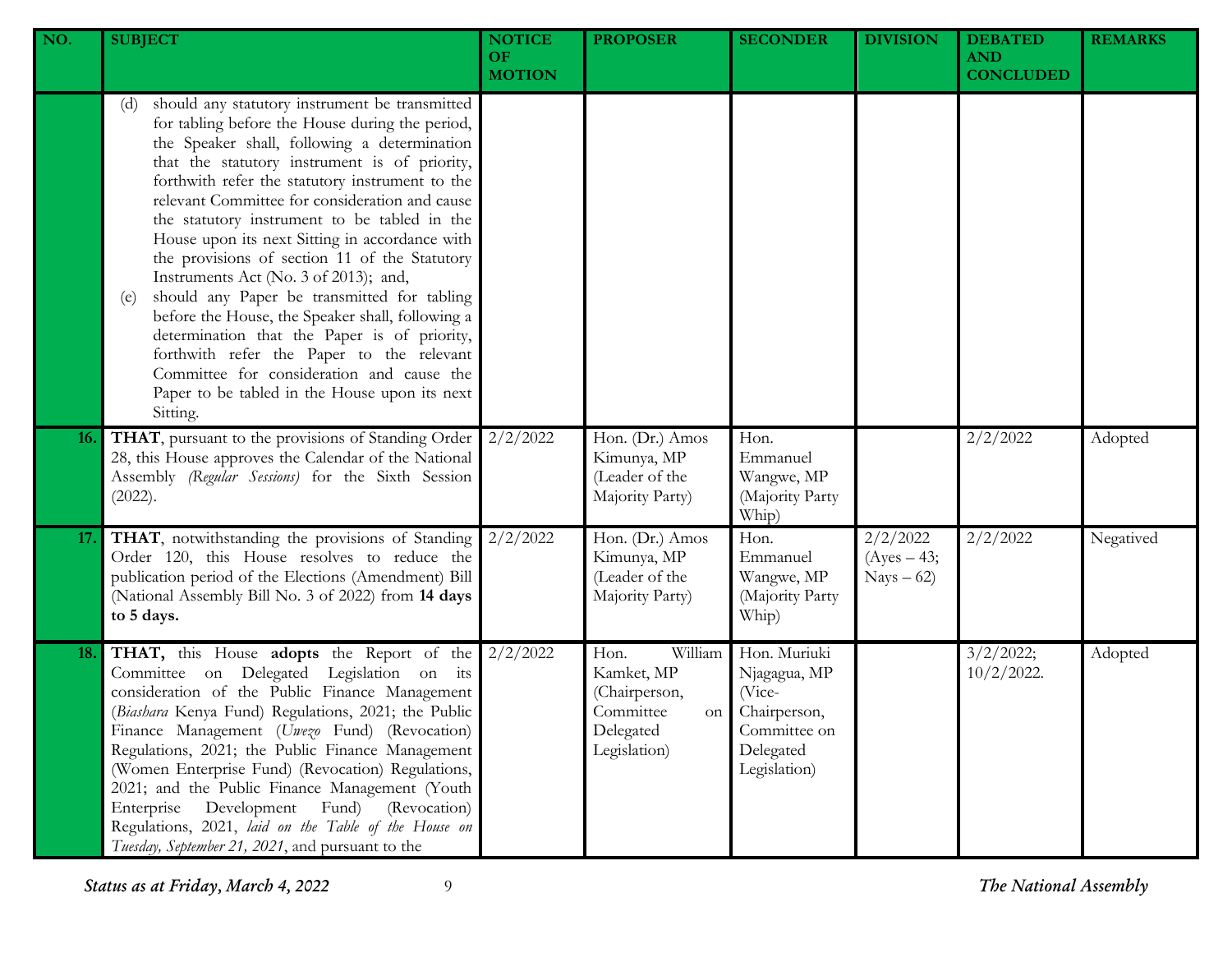| NO. | <b>SUBJECT</b>                                                                                                                                                                                                                                                                                                                                                                                                                                                                                                                                                                                                                                                                                                                                     | <b>NOTICE</b><br><b>OF</b><br><b>MOTION</b> | <b>PROPOSER</b>                                                                                                                  | <b>SECONDER</b>                                                                                              | <b>DIVISION</b> | <b>DEBATED</b><br><b>AND</b><br><b>CONCLUDED</b> | <b>REMARKS</b> |
|-----|----------------------------------------------------------------------------------------------------------------------------------------------------------------------------------------------------------------------------------------------------------------------------------------------------------------------------------------------------------------------------------------------------------------------------------------------------------------------------------------------------------------------------------------------------------------------------------------------------------------------------------------------------------------------------------------------------------------------------------------------------|---------------------------------------------|----------------------------------------------------------------------------------------------------------------------------------|--------------------------------------------------------------------------------------------------------------|-----------------|--------------------------------------------------|----------------|
|     | provisions of section 18 of the Statutory Instruments<br>Act, 2013 annuls in entirety -<br>the Public Finance Management (Biashara<br>(i)<br>Kenya Fund) Regulations, 2021 published as<br>Legal Notice No. 55 of 2021;<br>the Public Finance Management (Uwezo Fund)<br>(11)<br>(Revocation) Regulations, 2021 published as<br>Legal Notice No. 56 of 2021;<br>the Public Finance Management (Women<br>(111)<br>Enterprise Fund) (Revocation) Regulations,<br>2021 published as Legal Notice No. 57 of 2021;<br>and<br>the Public Finance Management (Youth<br>(iv)<br>Enterprise Development Fund) (Revocation)<br>Regulations, 2021 published as Legal Notice<br>No. 58 of 2021.                                                                |                                             |                                                                                                                                  |                                                                                                              |                 |                                                  |                |
| 19. | THAT, this House adopts the Report of the<br>Committee on Delegated Legislation on its<br>consideration of the Crops (Fibre Crops) Regulations,<br>2020 laid on the Table of the House on Tuesday, November<br>17, 2020, and pursuant to the provisions of section 18<br>of the Statutory Instruments Act, 2013 and Standing<br>Order 210 (4)(b), <i>annuls in entirety</i> the Crops (Fibre<br>Crops) Regulations, 2020 published as Legal Notice No.<br>120 of 2020.                                                                                                                                                                                                                                                                             | 2/2/2022                                    | William<br>Hon.<br>Kamket, MP<br>(Chairperson,<br>Committee<br>on<br>Delegated<br>Legislation)                                   | Hon. Muriuki<br>Njagagua, MP<br>(Vice-<br>Chairperson,<br>Committee on<br>Delegated<br>Legislation)          |                 | 3/2/2022;<br>$10/2/2022$ .                       | Adopted        |
| 20. | THAT, taking into consideration the findings of the<br>Departmental Committee on Finance and National<br>Planning in its Report on the vetting of the nominee for<br>appointment as a member of the Salaries and<br>Remuneration Commission representing the National<br>Police Service Commission, laid on the Table of the House<br>on Thursday, February 03, 2022 and pursuant to the<br>provisions of Article 250(2)(b) of the Constitution,<br>section 7 of the Salaries and Remuneration Commission<br>Act 2010 and sections 3 and 8 of the Public<br>Appointments (Parliamentary Approval) Act, 2011, this<br>House approves the appointment of Ms. Elizabeth<br>Wangui Muchiri as a member of the Salaries and<br>Remuneration Commission. | 3/2/2022                                    | Waihenya<br>Hon.<br>Ndirangu, MP<br>(Vice-Chairperson<br>Departmental<br>Committee<br>on<br>Finance<br>and<br>National Planning) | Hon. Kuria<br>Kimani, MP<br>(Member,<br>Departmental<br>Committee on<br>Finance and<br>National<br>Planning) |                 | 8/2/2022;<br>$9/2/2022$ .                        | Adopted        |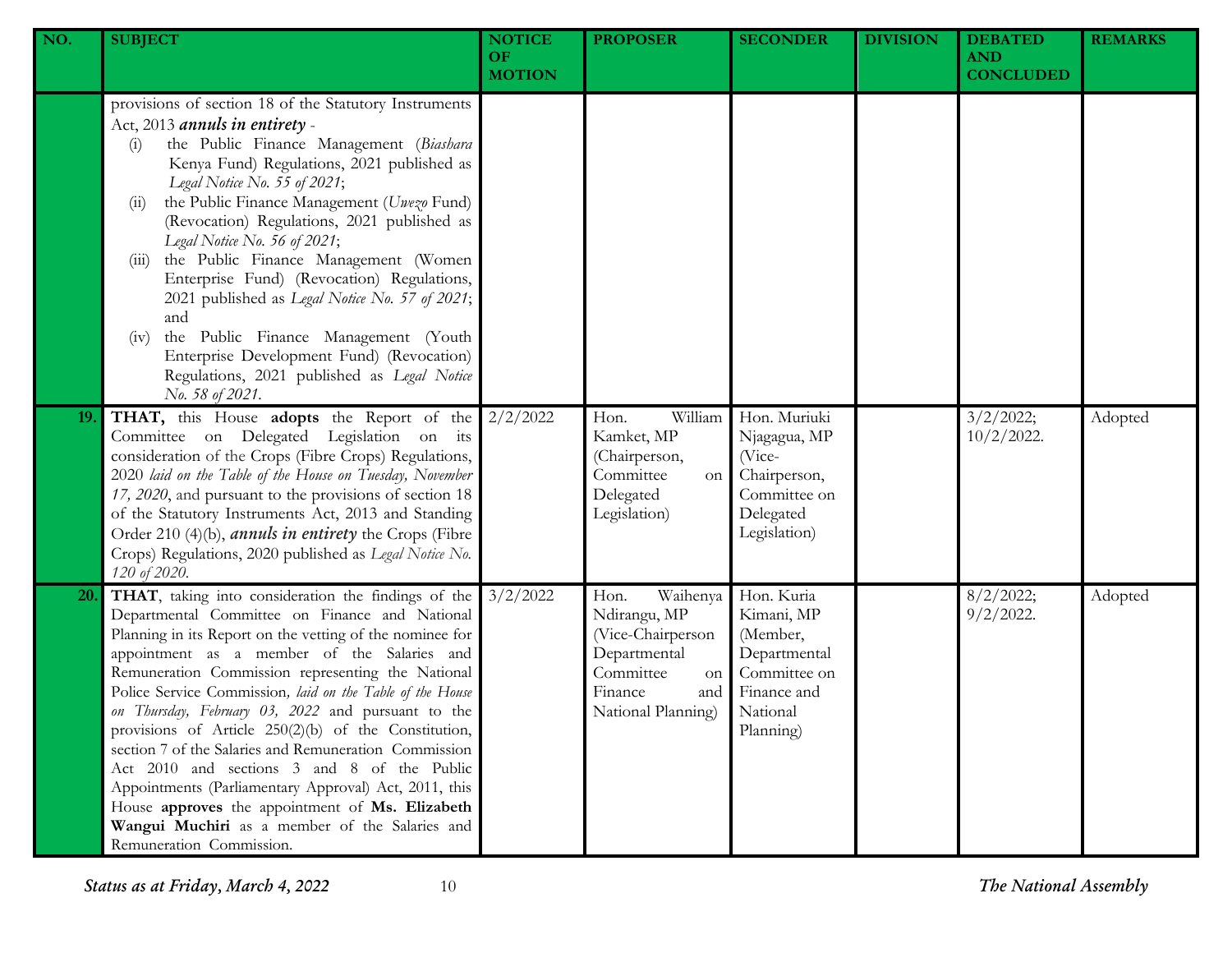| NO. | <b>SUBJECT</b>                                                                                                                                                                                                                                                                                                                                                                                                                                                                                                                                                                                                                                                                                                                                                                                                                                                                                                                                                                                                                                                       | <b>NOTICE</b><br>OF. | <b>PROPOSER</b>                                                                                       | <b>SECONDER</b>                                                                                | <b>DIVISION</b> | <b>DEBATED</b><br><b>AND</b>                        | <b>REMARKS</b> |
|-----|----------------------------------------------------------------------------------------------------------------------------------------------------------------------------------------------------------------------------------------------------------------------------------------------------------------------------------------------------------------------------------------------------------------------------------------------------------------------------------------------------------------------------------------------------------------------------------------------------------------------------------------------------------------------------------------------------------------------------------------------------------------------------------------------------------------------------------------------------------------------------------------------------------------------------------------------------------------------------------------------------------------------------------------------------------------------|----------------------|-------------------------------------------------------------------------------------------------------|------------------------------------------------------------------------------------------------|-----------------|-----------------------------------------------------|----------------|
|     |                                                                                                                                                                                                                                                                                                                                                                                                                                                                                                                                                                                                                                                                                                                                                                                                                                                                                                                                                                                                                                                                      | <b>MOTION</b>        |                                                                                                       |                                                                                                |                 | <b>CONCLUDED</b>                                    |                |
| 21. | <b>THAT,</b> this House <b>adopts</b> the Report of the 3/2/2022<br>Committee on Delegated Legislation on its<br>consideration of the Public Finance Management<br>(Sinking Fund) Guidelines, 2021, laid on the Table of the<br>House on Tuesday, September 21, 2021, and pursuant to<br>the provisions of section 13 of the Statutory<br>Instruments Act, 2013 annuls in entirety the Public<br>Finance Management (Sinking Fund) Guidelines, 2021<br>published as Gazette Notice No. 5085 of 2021.                                                                                                                                                                                                                                                                                                                                                                                                                                                                                                                                                                 |                      | Hon. (Dr). Oundo<br>Ojiambo, MP<br>(Member,<br>Committee on<br>Delegated<br>Legislation)              | Hon.<br>Emmanuel<br>Wangwe, MP<br>(Majority Party<br>Whip)                                     |                 | 10/2/2022;<br>$15/2/2022$ .                         | Adopted        |
| 22. | <b>THAT,</b> this House <b>adopts</b> the Report of the 3/2/2022<br>Committee on Delegated Legislation on its<br>consideration of the Environmental Management and<br>Coordination (Impact Assessment and Audit)<br>(Amendment) Regulations, 2016, laid on the Table of the<br>House on Wednesday, November 10, 2021, and pursuant<br>to the provisions of section 18 of the Statutory<br>Instruments Act, 2013 and Standing Order 210 (4)(b),<br>annuls in entirety the Environmental Management<br>and Coordination (Impact Assessment and Audit)<br>(Amendment) Regulations, 2016 published as Legal<br>Notice No. 149 of 2016.                                                                                                                                                                                                                                                                                                                                                                                                                                   |                      | Charles<br>Hon.<br>Njagagua, MP<br>(Vice-Chairperson,<br>Committee<br>on<br>Delegated<br>Legislation) | Hon. $(Dr)$ .<br>Oundo<br>Ojiambo, MP<br>(Member,<br>Committee on<br>Delegated<br>Legislation) |                 | 10/2/2022;<br>$15/2/2022$ .                         | Adopted        |
| 23. | THAT, aware that the history of any institution is key<br>to evaluating its development; FURTHER AWARE<br>that documenting history provides a knowledge bank<br>for future generations; NOTING that the history of<br>the Parliament of Kenya is largely unrecorded,<br>scattered and piecemeal; FURTHER NOTING that<br>most comparable jurisdictions have elaborate records<br>of their history which are periodically updated to<br>capture new developments; COGNISANT of the<br>fact that the Parliament of Kenya marks its 115th<br>anniversary this year having been established as the<br>Legislative Council (LegCo) in August 1907;<br>FURTHER COGNISANT that the legislature has<br>been transforming in the last century both in mandate<br>and composition starting as a fused unicameral<br>legislature, to a bicameral one at independence to a<br>unicameral legislature before again reverting to a<br>bicameral Parliament after the promulgation of the<br>Constitution of Kenya 2010; RECOGNISING the<br>Status as at Friday, March 4, 2022<br>11 | 8/2/2022             | Hon. (Dr.) Amos<br>Kimunya, MP<br>(Leader of the<br>Majority Party)                                   | Hon. Joseph<br>Nduati, MP<br>(Gatanga<br>Constituency)                                         |                 | 9/2/2022;<br>$10/2/2022$ .<br>The National Assembly | Adopted        |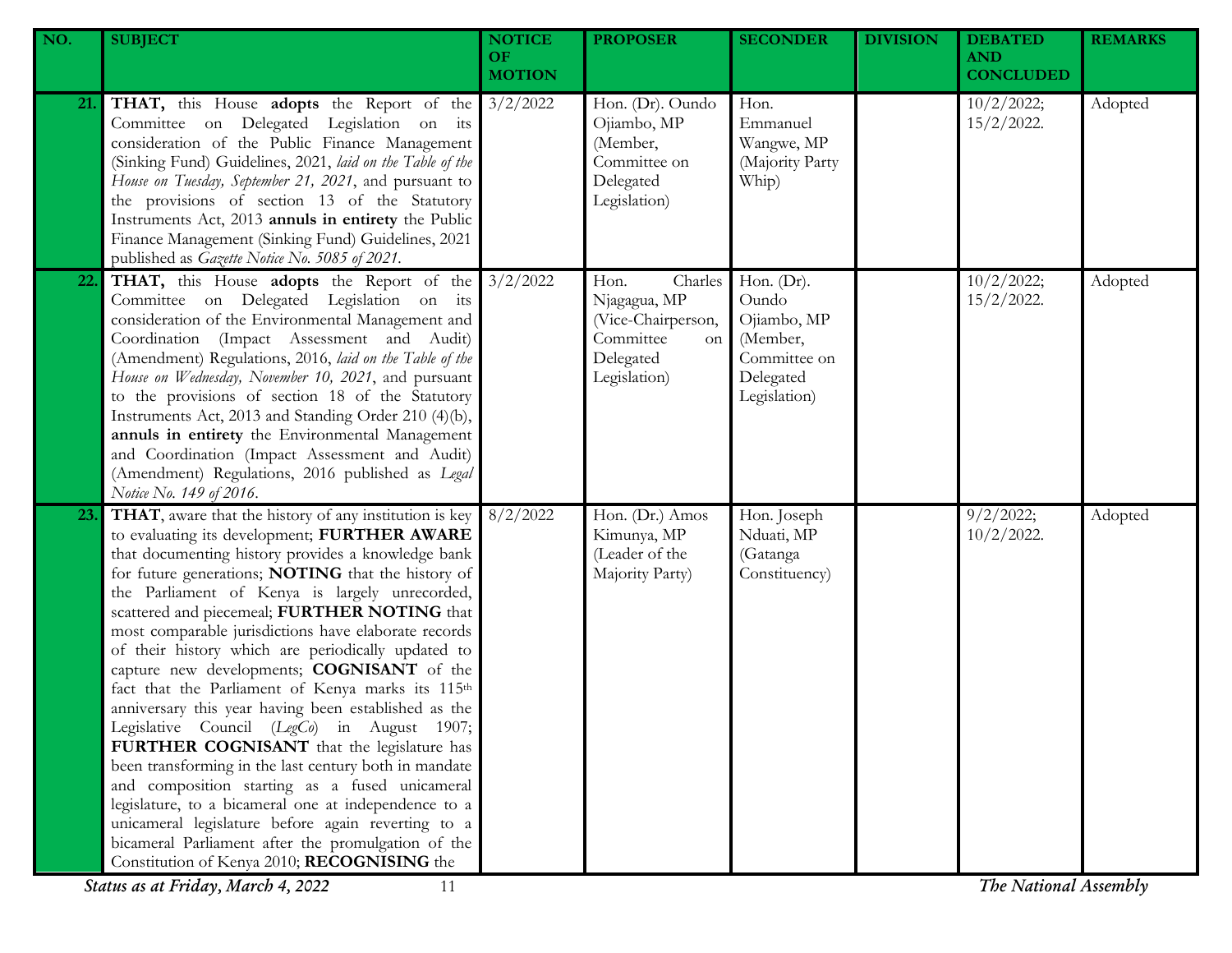| NO. | <b>SUBJECT</b>                                                                                                                                                                                                                                                                                                                                                                                                                                                                                                                                                                                                                                                                                                                                                                                                                                                                                                                                                                                                                                | <b>NOTICE</b><br>OF.<br><b>MOTION</b> | <b>PROPOSER</b>                                                     | <b>SECONDER</b>                                            | <b>DIVISION</b> | <b>DEBATED</b><br><b>AND</b><br><b>CONCLUDED</b> | <b>REMARKS</b>                      |
|-----|-----------------------------------------------------------------------------------------------------------------------------------------------------------------------------------------------------------------------------------------------------------------------------------------------------------------------------------------------------------------------------------------------------------------------------------------------------------------------------------------------------------------------------------------------------------------------------------------------------------------------------------------------------------------------------------------------------------------------------------------------------------------------------------------------------------------------------------------------------------------------------------------------------------------------------------------------------------------------------------------------------------------------------------------------|---------------------------------------|---------------------------------------------------------------------|------------------------------------------------------------|-----------------|--------------------------------------------------|-------------------------------------|
|     | many works of arts, including statues, frescoes, murals<br>and pictures connected with the history of the<br>Parliament of Kenya, including the contributions of<br>great mean and women, families, architects and<br>politicians throughout the 114 years of the history of<br>the institution, and its transformation and growth<br>throughout the period;<br>NOW THEREFORE, in order to ensure the<br>preservation of the history of the institution for future<br>generations, this House resolves -<br>1. THAT, at an appropriate stage, the House appoints<br>a Committee comprising of not more than nine (9)<br>Members to oversee the preservation of these<br>histories for posterity, with special focus on the<br>National Assembly;<br>2. THAT, the copyrights of the History of Parliament of<br>Kenya projects be reserved for the benefit of<br>Parliament and the people of Kenya; and,<br>3. THAT, the Clerk of the National Assembly puts in<br>place and executes appropriate mechanisms to<br>actualize this Resolution. |                                       |                                                                     |                                                            |                 |                                                  |                                     |
| 24  | <b>THAT</b> , pursuant to the provisions of section $15(1)(a)(ii)$<br>of the Parliamentary Powers and Privileges Act, 2017<br>and Standing Order 175, this House approves the<br>appointment of the following Members to the<br>Committee of Parliamentary Powers and Privileges, in<br>addition to the one specified under section $15(1)(a)(i)$ of<br>the said Act:-<br>The Hon. Josphat Kabinga Wachira, M.P.<br>1.<br>The Hon. Anthony Githiaka Kiai, M.P.<br>2.<br>The Hon. Vincent Kipkurui Tuwei, M.P.<br>3.<br>The Hon. Francis Chachu Ganya, M.P.<br>4.<br>The Hon. Didmus W. Barasa Mutua, M.P.<br>5.<br>The Hon. Gladwell Cheruiyot, M.P.<br>6.<br>The Hon. Andrew Mwadime, M.P.<br>7.<br>The Hon. Omar Mwinyi Shimbwa, M.P.<br>8.<br>The Hon. James Onyango Oyoo, M.P.<br>9.<br>The Hon. Danson M. Mwakuwona, M.P.<br>10.<br>The Hon. Oscar K. Sudi, M.P.<br>11.<br>12. The Hon. Johana Ngeno, M.P.<br>13. The Hon. Wario Qalicha Gufu, M.P.                                                                                      | 9/2/2022                              | Hon. (Dr.) Amos<br>Kimunya, MP<br>(Leader of the<br>Majority Party) | Hon.<br>Emmanuel<br>Wangwe, MP<br>(Majority Party<br>Whip) |                 | 9/2/2022                                         | Motion<br>withdrawn by<br>the Mover |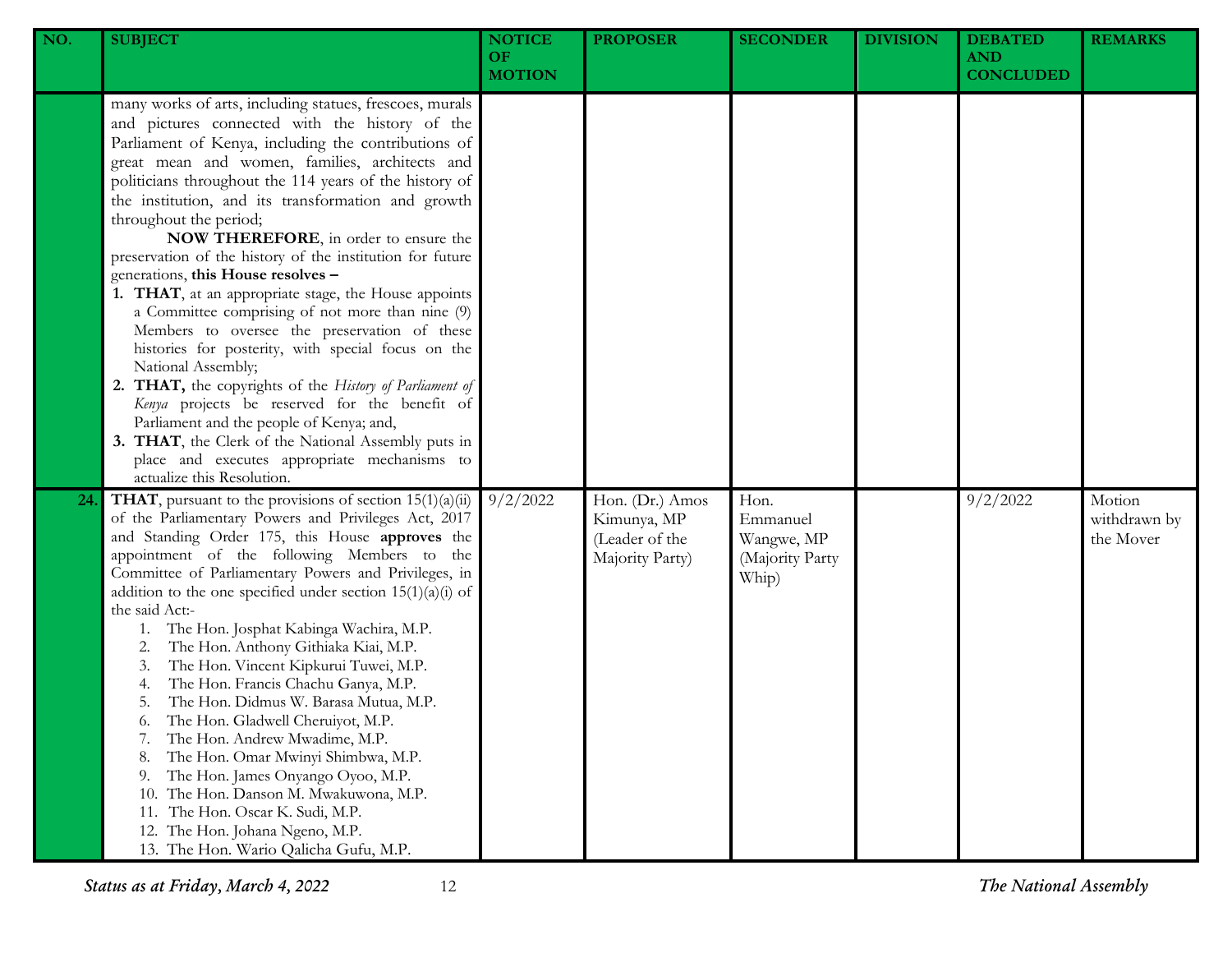| NO. | <b>SUBJECT</b>                                                                                                                                                                                                                                                                                                                                                                                                                                                                                                                                                                                                                                            | <b>NOTICE</b><br>OF<br><b>MOTION</b> | <b>PROPOSER</b>                                                     | <b>SECONDER</b>                                            | <b>DIVISION</b> | <b>DEBATED</b><br><b>AND</b><br><b>CONCLUDED</b> | <b>REMARKS</b> |
|-----|-----------------------------------------------------------------------------------------------------------------------------------------------------------------------------------------------------------------------------------------------------------------------------------------------------------------------------------------------------------------------------------------------------------------------------------------------------------------------------------------------------------------------------------------------------------------------------------------------------------------------------------------------------------|--------------------------------------|---------------------------------------------------------------------|------------------------------------------------------------|-----------------|--------------------------------------------------|----------------|
| 25. | THAT, pursuant to the provisions of Standing Order<br>173 and further to the resolutions of the House of 5 <sup>th</sup><br>December, 2017, 15th July, 2020, 11th February, 2021,<br>4th May, 2021 and 13th October, 2021 appointing<br>Members into various Committees, this House<br>approves the appointment of the following Members<br>to the respective Committees as specified hereunder-<br>The Hon. Adan Keynan Wehliye, M.P. to move<br>(i)<br>from the Select Committee on National<br>Cohesion & Equal Opportunity to the<br>Departmental Committee on Defence &<br>Foreign Relations;<br>The Hon. Jeremiah Ng'ayu Kioni, M.P. to move<br>(i) | 9/2/2022                             | Hon. (Dr.) Amos<br>Kimunya, MP<br>(Leader of the<br>Majority Party) | Hon.<br>Emmanuel<br>Wangwe, MP<br>(Majority Party<br>Whip) |                 | 9/2/2022                                         | Adopted        |
|     | from the Constitutional Implementation<br>Oversight Committee to the Departmental<br>Committee on Energy;<br>The Hon. Khatib Abdallah Mwashetani, M.P. to<br>(iii)<br>move from the Departmental Committee on<br>Lands to the Departmental Committee on<br>Trade, Industry and Cooperatives;                                                                                                                                                                                                                                                                                                                                                              |                                      |                                                                     |                                                            |                 |                                                  |                |
|     | The Hon. Alois Musa Lentoimaga, M.P. to<br>(iv)<br>move from the Departmental Committee on<br>Trade, Industry and Cooperatives to the<br>Constitutional<br>Implementation<br>Oversight<br>Committee;                                                                                                                                                                                                                                                                                                                                                                                                                                                      |                                      |                                                                     |                                                            |                 |                                                  |                |
|     | The Hon. Ayub Savula, M.P. to move from the<br>(v)<br>Departmental Committee on Trade, Industry<br>and Cooperatives to the Select Committee on<br>Regional Integration;<br>The Hon. Abdikahim Osman Mohamed, M.P,<br>$(v_i)$<br>to move from the Departmental Committee on                                                                                                                                                                                                                                                                                                                                                                                |                                      |                                                                     |                                                            |                 |                                                  |                |
|     | Energy to the Departmental Committee on<br>Agriculture & Livestock;<br>The Hon. Gathoni Wamuchomba, M.P, to<br>(V11)<br>move from the Departmental Committee on<br>Agriculture & Livestock to the Departmental                                                                                                                                                                                                                                                                                                                                                                                                                                            |                                      |                                                                     |                                                            |                 |                                                  |                |
|     | Committee on Communication, Information<br>and Innovation;<br>(viii) The Hon. Katoo Ole Metito Judah, M.P. to be<br>appointed a Member of the Departmental                                                                                                                                                                                                                                                                                                                                                                                                                                                                                                |                                      |                                                                     |                                                            |                 |                                                  |                |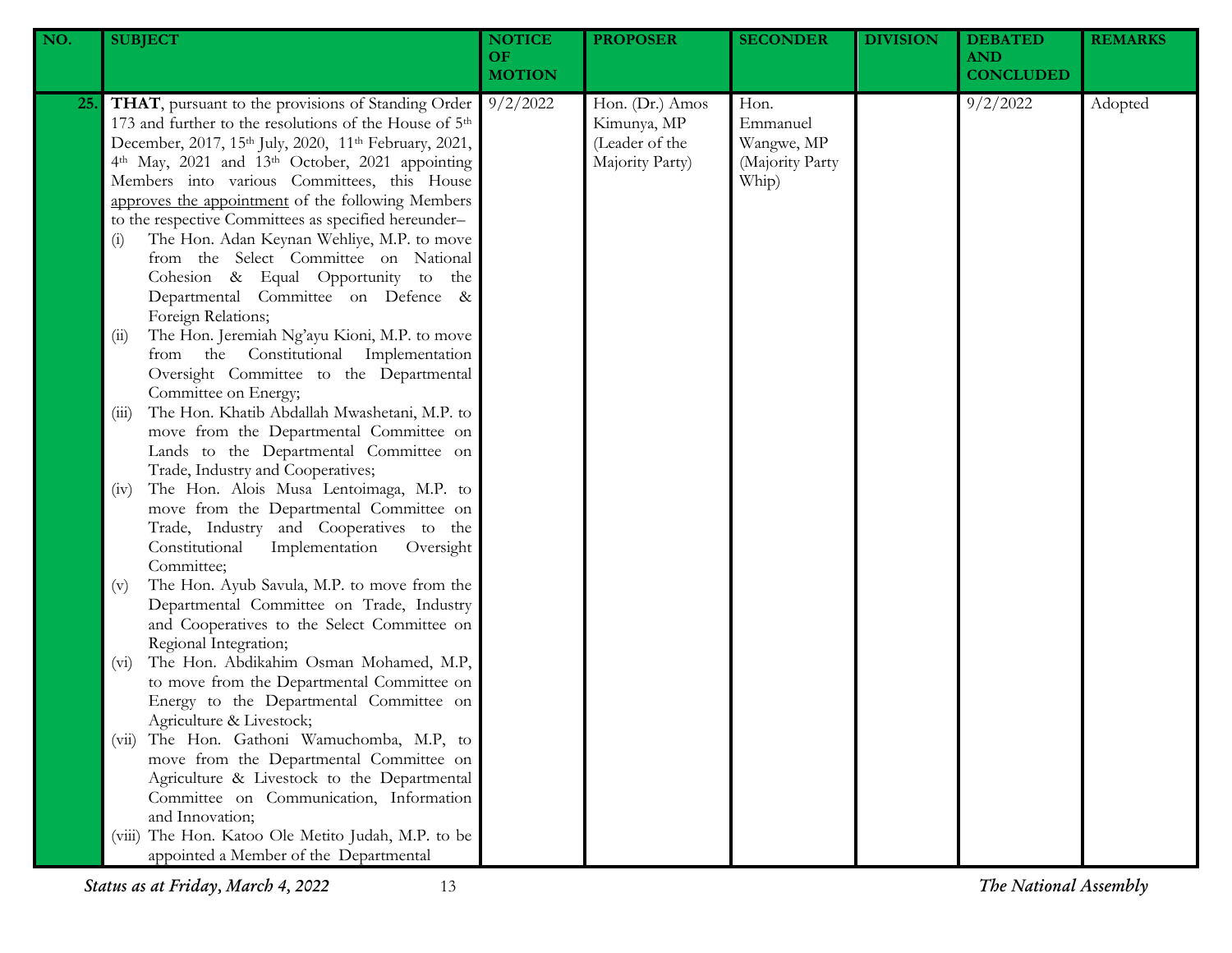| NO. | <b>SUBJECT</b>                                                                                                                                                                                                                                                                                                                                                                                                                                                                                                                                                                                                                                                                                                                                                                                                                                                  | <b>NOTICE</b><br><b>OF</b><br><b>MOTION</b> | <b>PROPOSER</b>                                                     | <b>SECONDER</b>                                       | <b>DIVISION</b> | <b>DEBATED</b><br><b>AND</b><br><b>CONCLUDED</b> | <b>REMARKS</b> |
|-----|-----------------------------------------------------------------------------------------------------------------------------------------------------------------------------------------------------------------------------------------------------------------------------------------------------------------------------------------------------------------------------------------------------------------------------------------------------------------------------------------------------------------------------------------------------------------------------------------------------------------------------------------------------------------------------------------------------------------------------------------------------------------------------------------------------------------------------------------------------------------|---------------------------------------------|---------------------------------------------------------------------|-------------------------------------------------------|-----------------|--------------------------------------------------|----------------|
|     | Committee on Agriculture & Livestock;<br>The Hon. David Gikaria, M.P. to be appointed a<br>(ix)<br>Member of the Departmental Committee on<br>Environment & Natural Resources;<br>The Hon. Japhet Kareke Mbiuki, M.P. to be<br>(x)<br>appointed a Member of the Departmental<br>Committee<br>Industry<br>Trade,<br>on<br>and<br>Cooperatives;<br>The Hon. William Kipkemoi Kisang, M.P. to be<br>$(x_i)$<br>appointed a Member of the Departmental<br>Committee on Lands;<br>The Hon. Ali Wario, M.P. to be appointed a<br>(xii)<br>Member of the Departmental Committee on<br>Energy; and,<br>(xiii) The Hon. Johana Ngeno, M.P. to be appointed<br>a Member of the Select Committee on National<br>Cohesion and Equal Opportunity.                                                                                                                            |                                             |                                                                     |                                                       |                 |                                                  |                |
| 26. | THAT, pursuant to the provisions of Standing<br>Orders 175 and 212B (3), this House approves the<br>appointment of the following Members to the<br>Committee on Members' Services and Facilities:-<br>The Hon. Ezekiel Machogu Ombaki, M.P.<br>The Hon. (Dr.) Swarup Manjan Mishra, M.P.<br>The Hon. Samwel Moroto Chumel, M.P.<br>The Hon. Rehema Hassan, M.P.<br>The Hon. Rigathi Gachagua, M.P.<br>The Hon. Charity Kathambi Chepkwony, M.P.<br>0.<br>The Hon. Elisha Odhiambo, M.P.<br>The Hon. Benard Otieno Okoth, M.P.<br>The Hon. (Eng.) Nzambia Thuddeus Kithua,<br>9.<br>M.P.<br>10. The Hon. Christopher Wangaya Aseka, M.P.<br>11. The Hon. John Walter Owino, M.P.<br>12. The Hon. Elsie Muhanda, M.P.<br>13. The Hon. Generali Nixon Kiprotich Korir,<br>M.P.<br>14. The Hon. Beatrice Nkatha Nyaga, M.P.<br>15. The Hon. Kimani Ichung'wah, M.P. | 9/2/2022                                    | Hon. (Dr.) Amos<br>Kimunya, MP<br>(Leader of the<br>Majority Party) | Hon. David Ole<br>Sankok, MP<br>(Nominated<br>Member) |                 | 9/2/2022                                         | Adopted        |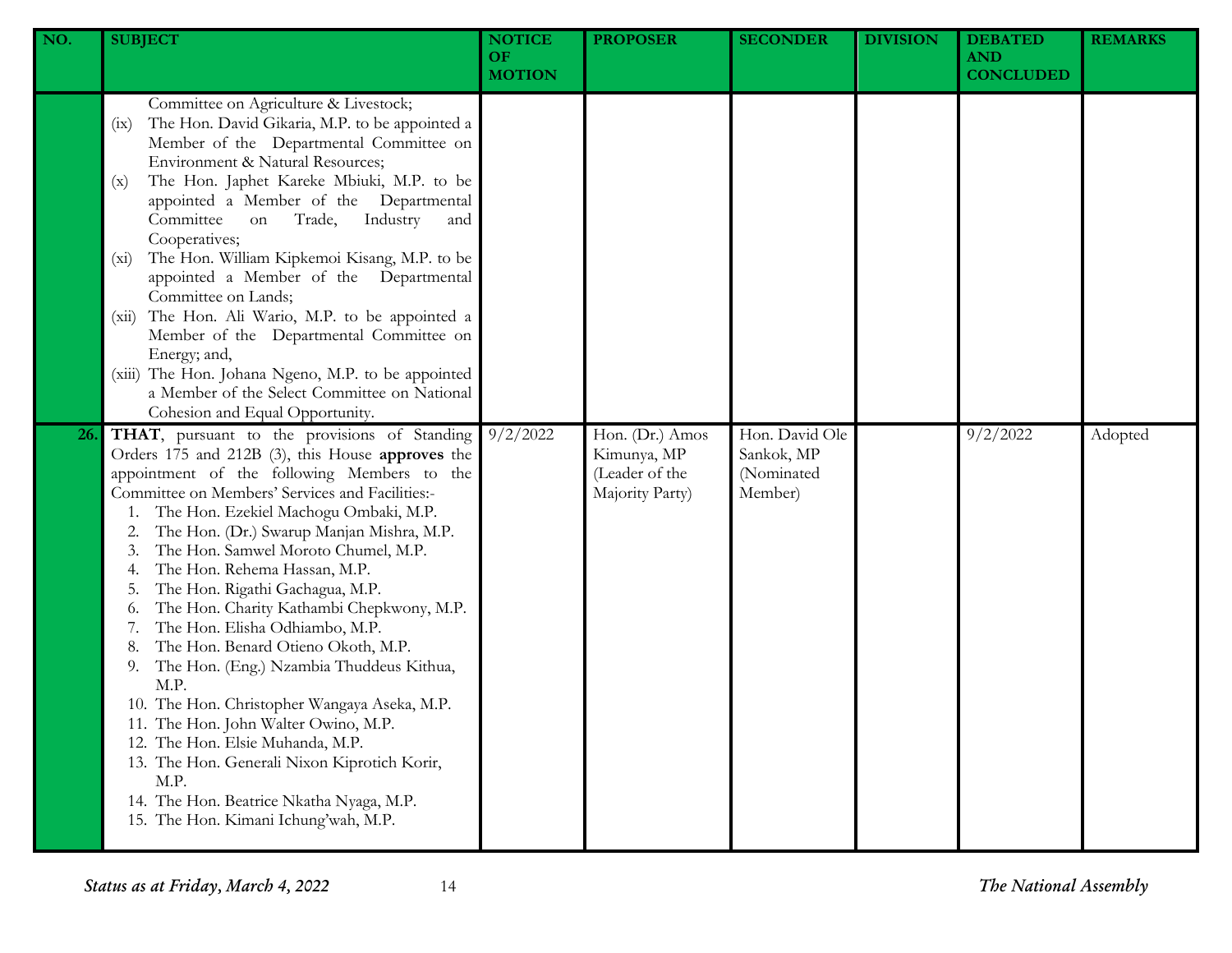| NO. | <b>SUBJECT</b>                                                                                                                                                                                                                                                                                                                                                                                                                                                                                                                                                                                                                                                                                                                                                                     | <b>NOTICE</b><br>OF.<br><b>MOTION</b> | <b>PROPOSER</b>                                                                                             | <b>SECONDER</b>                                                                                                | <b>DIVISION</b> | <b>DEBATED</b><br><b>AND</b><br><b>CONCLUDED</b> | <b>REMARKS</b>     |
|-----|------------------------------------------------------------------------------------------------------------------------------------------------------------------------------------------------------------------------------------------------------------------------------------------------------------------------------------------------------------------------------------------------------------------------------------------------------------------------------------------------------------------------------------------------------------------------------------------------------------------------------------------------------------------------------------------------------------------------------------------------------------------------------------|---------------------------------------|-------------------------------------------------------------------------------------------------------------|----------------------------------------------------------------------------------------------------------------|-----------------|--------------------------------------------------|--------------------|
| 27. | THAT, taking into consideration the Report of the<br>Departmental Committee on Finance and National<br>Planning on the Recruitment of the National<br>Assembly Nominee to the Equalization Fund<br>Advisory Board, laid on the Table of the House on<br>Wednesday, February 9, 2022 and pursuant to the<br>provisions of Article 204 of the Constitution and<br>paragraph 4(1)(d) of the Public Finance Management<br>(Equalization Fund Administration) Regulations,<br>2021, this House approves the nomination of Mr.<br>Abdullahi Adan Khalif for appointment as the<br>National Assembly nominee to the Equalization Fund<br>Advisory Board in accordance with paragraph 4(1)(d)<br>of the Public Finance Management (Equalization<br>Fund Administration) Regulations, 2021. | 9/2/2022                              | Hon. Mboni<br>Mwalika, MP<br>(Member,<br>Departmental<br>Committee on<br>Finance and<br>National Planning)  | Hon. Jimmy<br>Angwenyi, MP<br>(Member,<br>Departmental<br>Committee on<br>Finance and<br>National<br>Planning) |                 | 15/2/2022;<br>$16/2/2022$ .                      | Adopted            |
| 28. | THAT, this House adopts the Report of the Select<br>Committee on National Government Constituencies<br>Development Fund on stalled and/or incomplete<br>projects initiated through the NG-CDF but falling<br>under the County Government functions, laid on the<br>Table of the House on Tuesday, August 17, 2021.                                                                                                                                                                                                                                                                                                                                                                                                                                                                 | 9/2/2022                              | Hon. Wafula<br>Wamunyinyi, MP<br>(Chairperson,<br>Select Committee<br>on NG-CDF)                            |                                                                                                                |                 |                                                  | Awaiting<br>debate |
| 29. | THAT, taking into consideration the findings of the<br>Departmental Committee on Justice and Legal Affairs<br>in its Report on the Vetting of nominees for appointment as<br>Chairperson and Members of the Kenya National Commission<br>on Human Rights, laid on the Table of the House on<br>Thursday, February 10, 2022, and pursuant to the<br>provisions of Article 250(2)(b) of the Constitution,<br>section 11(7) of the Kenya National Commission on<br>Human Rights Act, 2011 and section 8 (1) of the<br>Public Appointments (Parliamentary Approval Act,<br>2011, this House approves the appointment of the<br>following persons to the Kenya National Commission<br>on Human Rights: -                                                                                | 10/2/2022                             | Hon. Muturi<br>Kigano, MP<br>(Chairperson,<br>Departmental<br>Committee on<br>Justice and Legal<br>Affairs) | Hon. Jeniffer<br>Shamalla, MP<br>(Member,<br>Departmental<br>Committee on<br>Justice and<br>Legal Affairs)     |                 | 15/2/2022;<br>$16/2/2022$ .                      | Adopted            |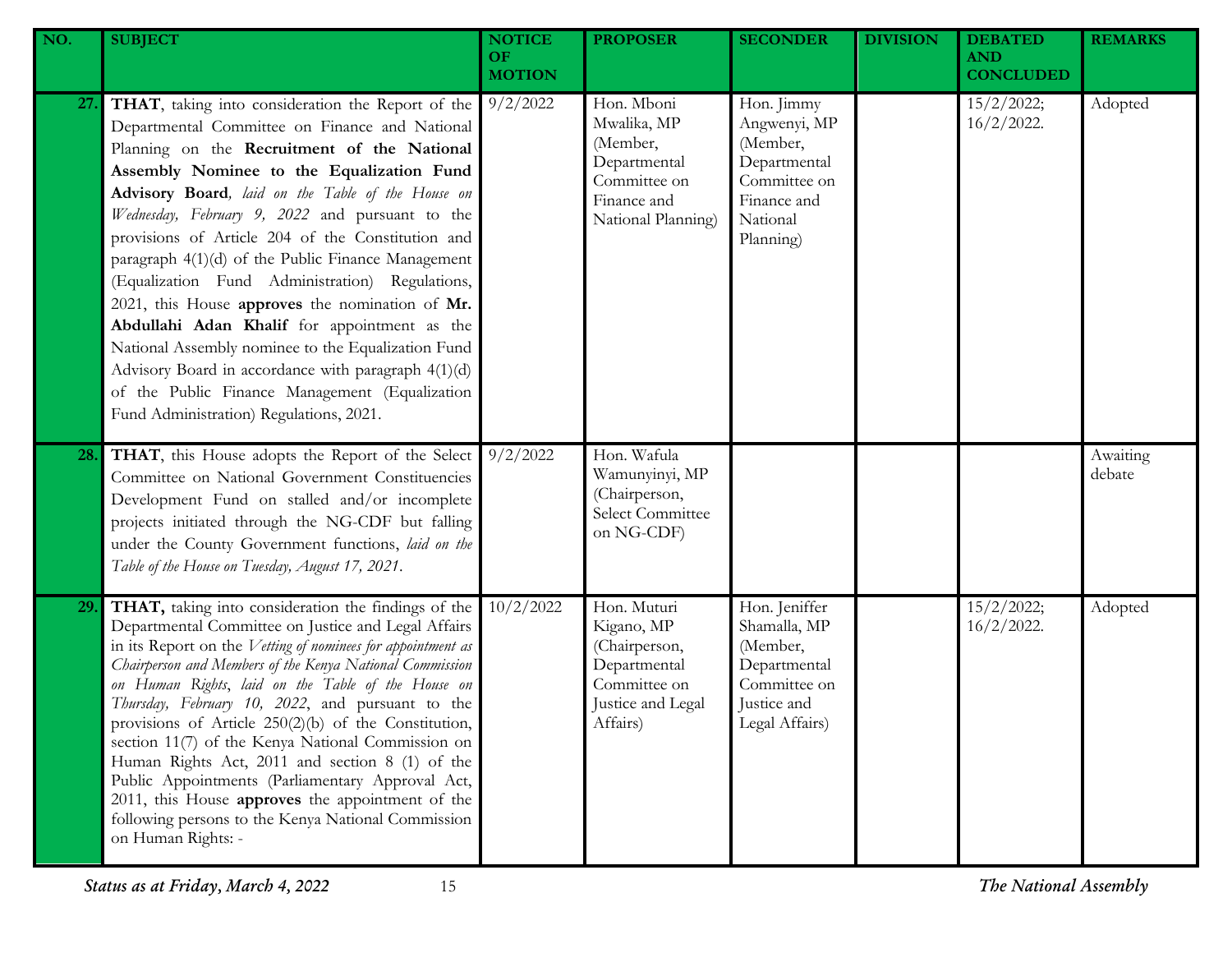| NO. | <b>SUBJECT</b>                                                                                                                                                                                                                                                                                                                                               | <b>NOTICE</b><br><b>OF</b><br><b>MOTION</b> | <b>PROPOSER</b>                                                                     | <b>SECONDER</b>                                                                    | <b>DIVISION</b> | <b>DEBATED</b><br><b>AND</b><br><b>CONCLUDED</b> | <b>REMARKS</b>                          |
|-----|--------------------------------------------------------------------------------------------------------------------------------------------------------------------------------------------------------------------------------------------------------------------------------------------------------------------------------------------------------------|---------------------------------------------|-------------------------------------------------------------------------------------|------------------------------------------------------------------------------------|-----------------|--------------------------------------------------|-----------------------------------------|
|     | Ms. Roseline Doreen Adhiambo Odhiambo -<br>1)<br>Odede - Chairperson;<br>Prof. Marion Wanjiku Mutugi - Member;<br>2)<br>Dr. Raymond Plal Sangsang Nyeris - Member;<br>3)<br>Ms. Sara Talaso Bonaya - Member; and<br>$\left(4\right)$<br>Dr. Dennis Nyongesa Wamalwa - Member.<br>5)                                                                          |                                             |                                                                                     |                                                                                    |                 |                                                  |                                         |
| 30. | THAT, this House adopts the Report of the Budget<br>and Appropriations Committee on the Budget Policy<br>Statement for the financial year 2022/2023, laid on the<br>Table of the House on Tuesday, February 15, 2022 and<br>pursuant to the provisions of section 25(7) of the<br>Public Finance Management Act, 2012 and Standing<br>Order 232(9) and (10)- | 15/2/2022                                   | Hon. Kanini Kega,<br>MP (Chairperson,<br>Budget and<br>Appropriations<br>Committee) | Hon. Mark<br>Nyamita, MP<br>(Member,<br>Budget and<br>Appropriations<br>Committee) |                 | 24/2/2022                                        | Adopted with<br>amendments<br>(in bold) |
|     | approves the Budget Policy Statement (BPS) for<br>$\left( a\right)$<br>the financial year 2022/2023;                                                                                                                                                                                                                                                         |                                             |                                                                                     |                                                                                    |                 |                                                  |                                         |
|     | makes the following financial resolutions with<br>(b)<br>respect to the BPS -                                                                                                                                                                                                                                                                                |                                             |                                                                                     |                                                                                    |                 |                                                  |                                         |
|     | approves the National Government's Budget<br>ceiling for the year 2022/2023 at Ksh.<br>2,075.011 billion-                                                                                                                                                                                                                                                    |                                             |                                                                                     |                                                                                    |                 |                                                  |                                         |
|     | Of which:<br>1. Executive Ksh. 2,005.910 billion                                                                                                                                                                                                                                                                                                             |                                             |                                                                                     |                                                                                    |                 |                                                  |                                         |
|     | Of which: Office of the Auditor General<br>Ksh. 6.378 billion<br>2. Parliament Ksh. 50.220 billion                                                                                                                                                                                                                                                           |                                             |                                                                                     |                                                                                    |                 |                                                  |                                         |
|     | 3. Judiciary<br>Ksh. 18.885 billion                                                                                                                                                                                                                                                                                                                          |                                             |                                                                                     |                                                                                    |                 |                                                  |                                         |
|     | (ii) resolves that, the budget ceilings of the<br>Ministries, Departments and Agencies<br>(MDAs) be rationalized to be within the<br>deficit as approved herein, and further that<br>necessary measures be put in place to collect<br>additional revenue;                                                                                                    |                                             |                                                                                     |                                                                                    |                 |                                                  |                                         |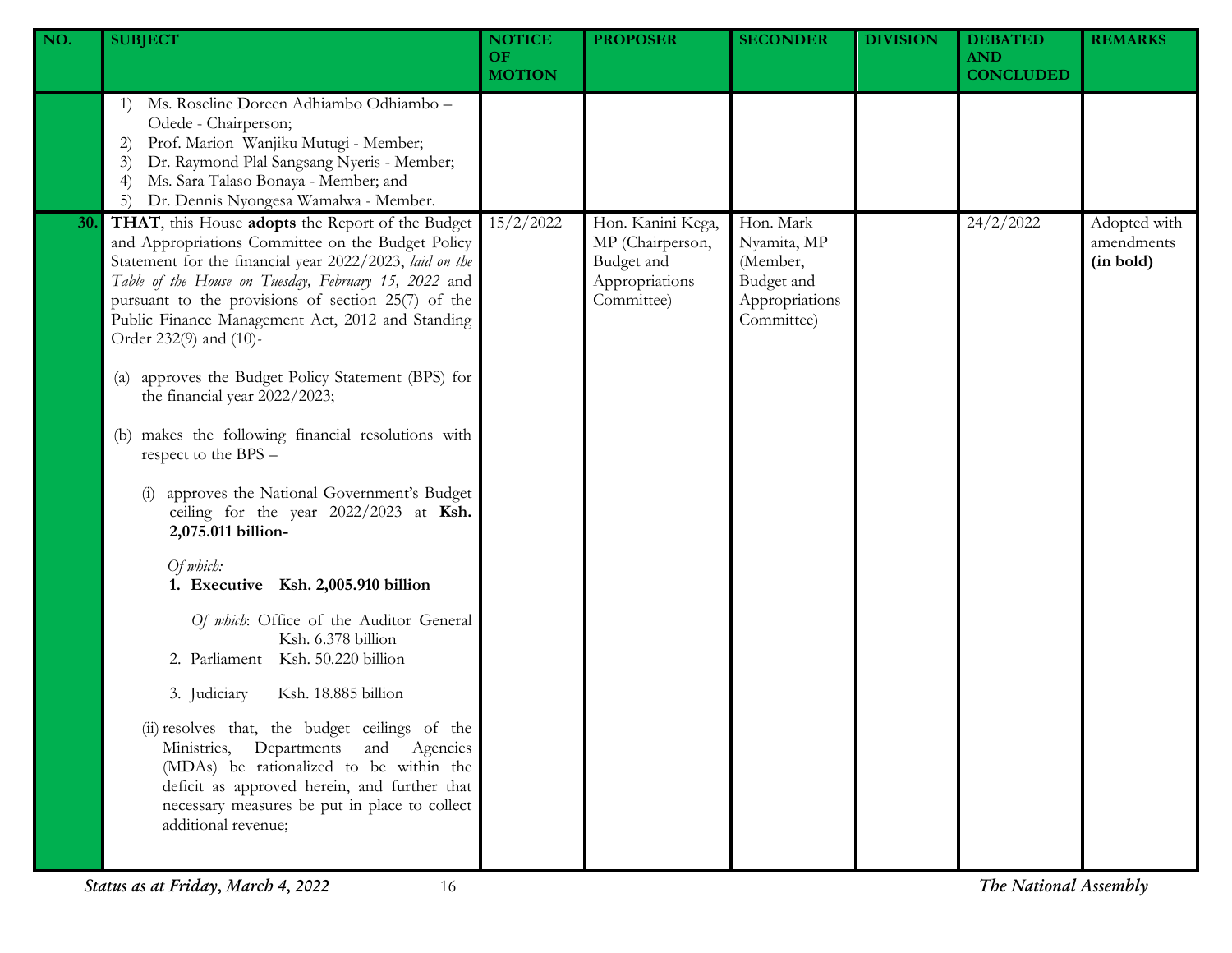| NO. | <b>SUBJECT</b>                                                                                                                                                                                                                                                                                                                                                                                                                                                                                                                                                                                                                                                                                                                                                                                    | <b>NOTICE</b><br><b>OF</b><br><b>MOTION</b> | <b>PROPOSER</b> | <b>SECONDER</b> | <b>DIVISION</b> | <b>DEBATED</b><br><b>AND</b><br><b>CONCLUDED</b> | <b>REMARKS</b> |
|-----|---------------------------------------------------------------------------------------------------------------------------------------------------------------------------------------------------------------------------------------------------------------------------------------------------------------------------------------------------------------------------------------------------------------------------------------------------------------------------------------------------------------------------------------------------------------------------------------------------------------------------------------------------------------------------------------------------------------------------------------------------------------------------------------------------|---------------------------------------------|-----------------|-----------------|-----------------|--------------------------------------------------|----------------|
|     | the County Governments'<br>(iii) approves<br>Equitable Share at Ksh. 370 billion;<br>(iv) approves the Equalization Fund at Ksh. 7.068<br>billion;<br>(v) approves the Conditional Grants at Ksh. 37<br>billion, to be distributed in accordance with<br>Annex 4 of the Report of the Budget and<br>Appropriations Committee;<br>(c) makes the policy resolutions contained in the<br>First Schedule to the Report (Policy Resolutions<br>relating to the Budget Policy Statement for the financial<br>year 2022/23);<br>(d) insertion of the following words immediately<br>after paragraph (c)-<br>"Subject to deletion of "paragraph 78"<br>appearing on page 25 of the Report and<br>substituting thereof with the following new                                                              |                                             |                 |                 |                 |                                                  |                |
|     | paragraph-<br>"78. The Committee is concerned that the BPS<br>had proposed an overall deficit of Ksh.846<br>billion which has a potential to breach the<br>approved debt ceiling of Ksh. 9 trillion.<br>The Committee therefore urges the<br>National Treasury to amend the debt<br>ceiling to enable them implement the<br>budget<br>rationalize<br>as<br>proposed,<br>expenditure or implement revenue<br>enhancing measures."<br>(e) That, the consequential amendments be<br>effected in the Report thereof;<br>orders that the resolutions form the basis for the<br>(f)<br>preparation of the 2022/2023 budget; and,<br>(g) resolves that the Budget Policy Statement for the<br>financial year 2022/2023 forms the basis for the<br>introduction of the Division of Revenue Bill,<br>2022. |                                             |                 |                 |                 |                                                  |                |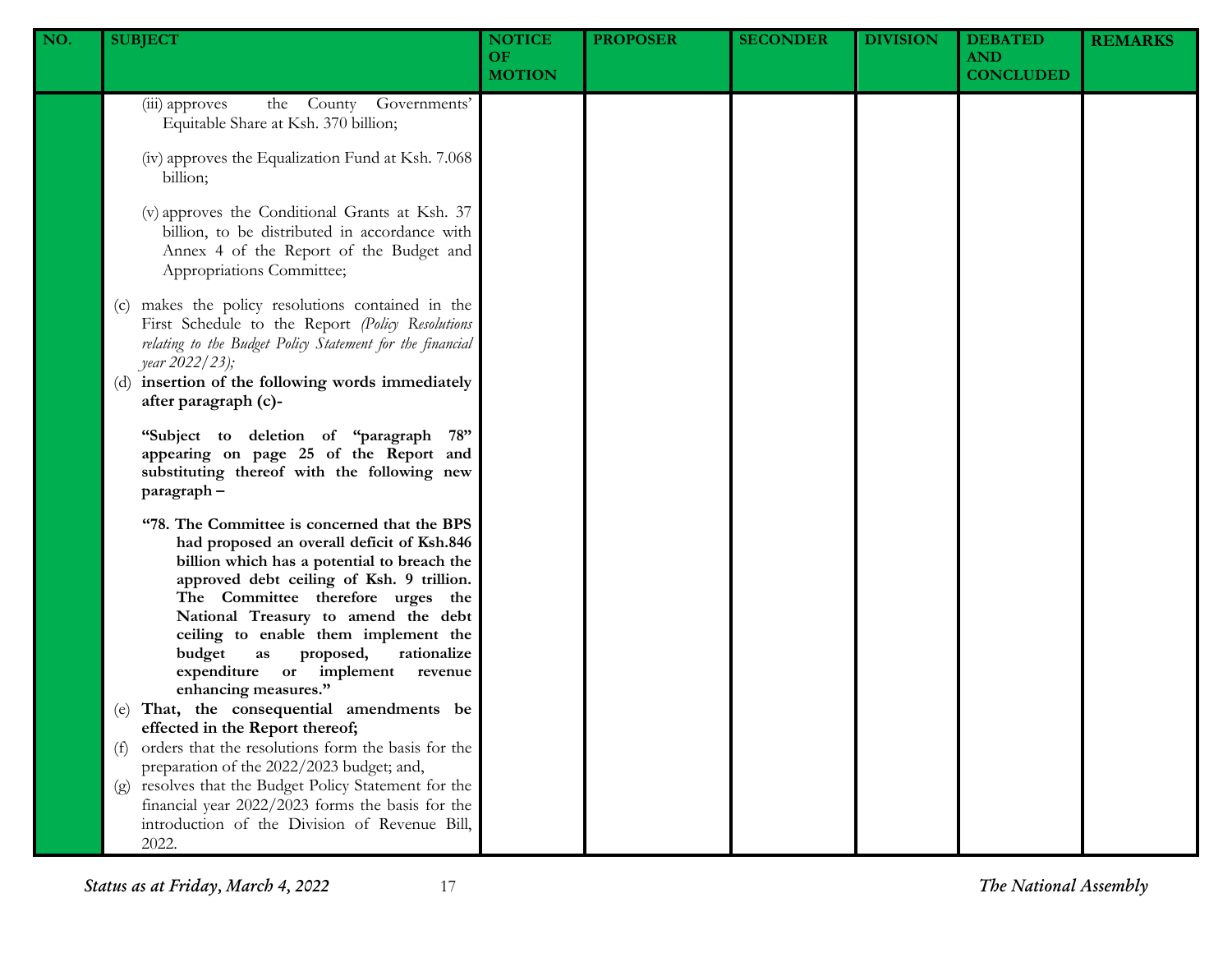| NO. | <b>SUBJECT</b>                                                                                                                                                                                                                                                                                                                                                                                                                                                                                                                                                                                                                                                                                                                                                                                                                                                                                                                                                                                                                                                                                               | <b>NOTICE</b><br><b>OF</b><br><b>MOTION</b> | <b>PROPOSER</b>                                                                     | <b>SECONDER</b>                                            | <b>DIVISION</b> | <b>DEBATED</b><br><b>AND</b><br><b>CONCLUDED</b> | <b>REMARKS</b>                          |
|-----|--------------------------------------------------------------------------------------------------------------------------------------------------------------------------------------------------------------------------------------------------------------------------------------------------------------------------------------------------------------------------------------------------------------------------------------------------------------------------------------------------------------------------------------------------------------------------------------------------------------------------------------------------------------------------------------------------------------------------------------------------------------------------------------------------------------------------------------------------------------------------------------------------------------------------------------------------------------------------------------------------------------------------------------------------------------------------------------------------------------|---------------------------------------------|-------------------------------------------------------------------------------------|------------------------------------------------------------|-----------------|--------------------------------------------------|-----------------------------------------|
| 31. | THAT, this House adopts the Report of the<br>Budget and Appropriations Committee on the<br>Medium-Term Debt Management Strategy for<br>the financial year 2022/2023 submitted by the<br>Cabinet Secretary for the National Treasury<br>pursuant to the provisions of section 33 of the<br>Public Finance Management Act, 2012 and<br>Standing Order 232(4), laid on the Table of the House<br>on Tuesday, February 15, 2022 and pursuant to the<br>provisions of section 15(4) of the Public Finance<br>Management Act, 2012 and Standing Order<br>$232(9)$ and $(10)$ -<br>the Medium-Term Debt<br>a) approves<br>Management Strategy for the financial<br>year 2022/2023;<br>makes the policy resolutions contained<br>b)<br>in the Schedule to the Order Paper (Policy<br>Resolutions relating to the Medium-Term Debt<br>Management Strategy for the financial year<br>2022/23); and,<br>deletes the words "This should be<br>$\mathbf{C}$<br>consistent with the fiscal deficit of<br>Ksh.400 billion or 3% of GDP whichever<br>is lower" in paragraph 18 (Financial<br>Recommendations) of the Report. | 15/2/2022                                   | Hon. Kanini Kega,<br>MP (Chairperson,<br>Budget and<br>Appropriations<br>Committee) | Hon.<br>Emmanuel<br>Wangwe, MP<br>(Majority Party<br>Whip) |                 | 1/3/2022;<br>$2/3/2022$ .                        | Adopted with<br>amendments<br>(in bold) |
| 32. | THAT, this House adopts the Eleventh Report of<br>the Special Funds Accounts Committee on Audited<br>Financial Statements for the National Government<br>Constituencies Development Fund for twenty-six<br>(26) Constituencies in the Counties of Mombasa,<br>Kilifi, Kwale, Taita Taveta, Lamu and Tana River for<br>the Financial Years 2013/2014, 2014/2015 and<br>2015/2016, laid on the Table of the House on Thursday,<br>December 2, 2021.                                                                                                                                                                                                                                                                                                                                                                                                                                                                                                                                                                                                                                                            | 16/2/2022                                   | Hon. (Dr.) Robert<br>Pukose, MP<br>(Member, Special<br>Funds Accounts<br>Committee) |                                                            |                 |                                                  | Awaiting<br>debate                      |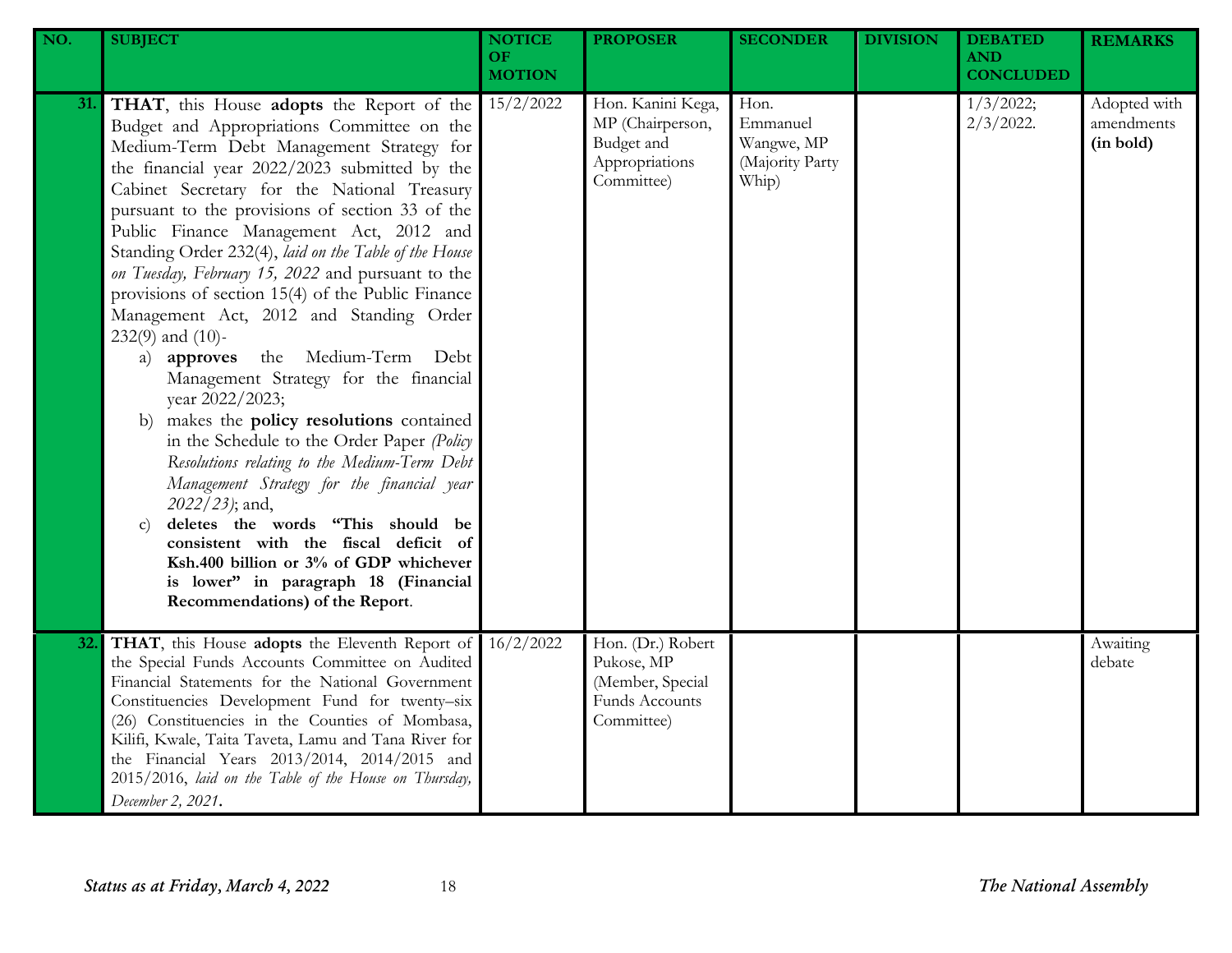| NO. | <b>SUBJECT</b>                                                                                                                                                                                                                                                                                                                                                                                                                                                                                                                                                                                                                                                                                                                                                      | <b>NOTICE</b><br>OF.<br><b>MOTION</b> | <b>PROPOSER</b>                                                                                | <b>SECONDER</b>                                                              | <b>DIVISION</b> | <b>DEBATED</b><br><b>AND</b><br><b>CONCLUDED</b> | <b>REMARKS</b>     |
|-----|---------------------------------------------------------------------------------------------------------------------------------------------------------------------------------------------------------------------------------------------------------------------------------------------------------------------------------------------------------------------------------------------------------------------------------------------------------------------------------------------------------------------------------------------------------------------------------------------------------------------------------------------------------------------------------------------------------------------------------------------------------------------|---------------------------------------|------------------------------------------------------------------------------------------------|------------------------------------------------------------------------------|-----------------|--------------------------------------------------|--------------------|
| 33. | THAT, this House adopts the Report of the Public<br>Investments Committee on its consideration of the<br>Special Audit Report on Utilization of COVID-19<br>Funds by the Kenya Medical Supplies Authority, laid<br>on the Table of the House on Wednesday, September 22,<br>2021.                                                                                                                                                                                                                                                                                                                                                                                                                                                                                   | 17/2/2022                             | The Hon.<br>Abdullswamad<br>Nassir, MP<br>(Chairperson,<br>Public Investments<br>Committee)    |                                                                              |                 |                                                  | Awaiting<br>debate |
| 34. | THAT, this House adopts the Report of the Select<br>Committee on the National Government Constituencies<br>Development Fund on its consideration of the list of<br>nominees to the National Government Constituencies<br>Committee<br>Development Fund<br>for<br>Ugenya<br>Constituency, laid on the Table of the House on Thursday,<br>February 17, 2022, and pursuant to the provisions of<br>section 43(4) of the National Government Constituency<br>Development Fund Act, 2015 and paragraphs 5(2) and<br>(10) of the National Government Constituencies<br>Development Fund Regulations, 2016, approves the list<br>of nominees for appointment to the Ugenya<br><b>Constituency Committee</b> of the National Government<br>Constituencies Development Fund. | 17/2/2022                             | Hon. Wafula<br>Wamunyinyi, MP<br>(Chairperson,<br>Select Committee<br>on NG-CDF)               | Hon. Ferdinand<br>Wanyonyi, MP<br>(Member, Select<br>Committee on<br>NG-CDF) |                 | 22/2/2022                                        | Adopted            |
| 35. | THAT, this House adopts the Report of the<br>Committee on Delegated Legislation on its<br>consideration of the Public Finance Management<br>(National Roads Toll Fund) Regulations, 2021, laid on the<br>Table of the House on Thursday, February 17, 2022, and<br>pursuant to the provisions of section 24 (4) of the Public<br>Finance Management Act, 2012 and section 6A of the<br>Public Roads Toll Act, approves the Public Finance<br>Management (National Roads Toll Fund) Regulations,<br>2021, published as Legal Notice No. 222 of 2021.                                                                                                                                                                                                                 | 17/2/2022                             | William<br>Hon.<br>Kamket, MP<br>(Chairperson,<br>Committee<br>on<br>Delegated<br>Legislation) |                                                                              |                 |                                                  | Awaiting<br>debate |
| 36. | THAT, this House adopts the Report of the Select<br>Committee on Implementation on its consideration of<br>the Implementation Status of the Report of the<br>Departmental Committee on Lands on its<br>consideration of the Petition by former workers of the<br>late Mayer Jacob Samuels regarding the invasion and<br>eviction of the workers from their land in Roysambu<br>Constituency by the Kenya Defence Forces, laid on the<br>Table of the House on Wednesday, December 22, 2021.                                                                                                                                                                                                                                                                         | 22/2/2022                             | The Hon. Moitalel<br>Ole Kenta, MP<br>(Chairperson,<br>Committee on<br>Implementation)         |                                                                              |                 |                                                  | Awaiting<br>debate |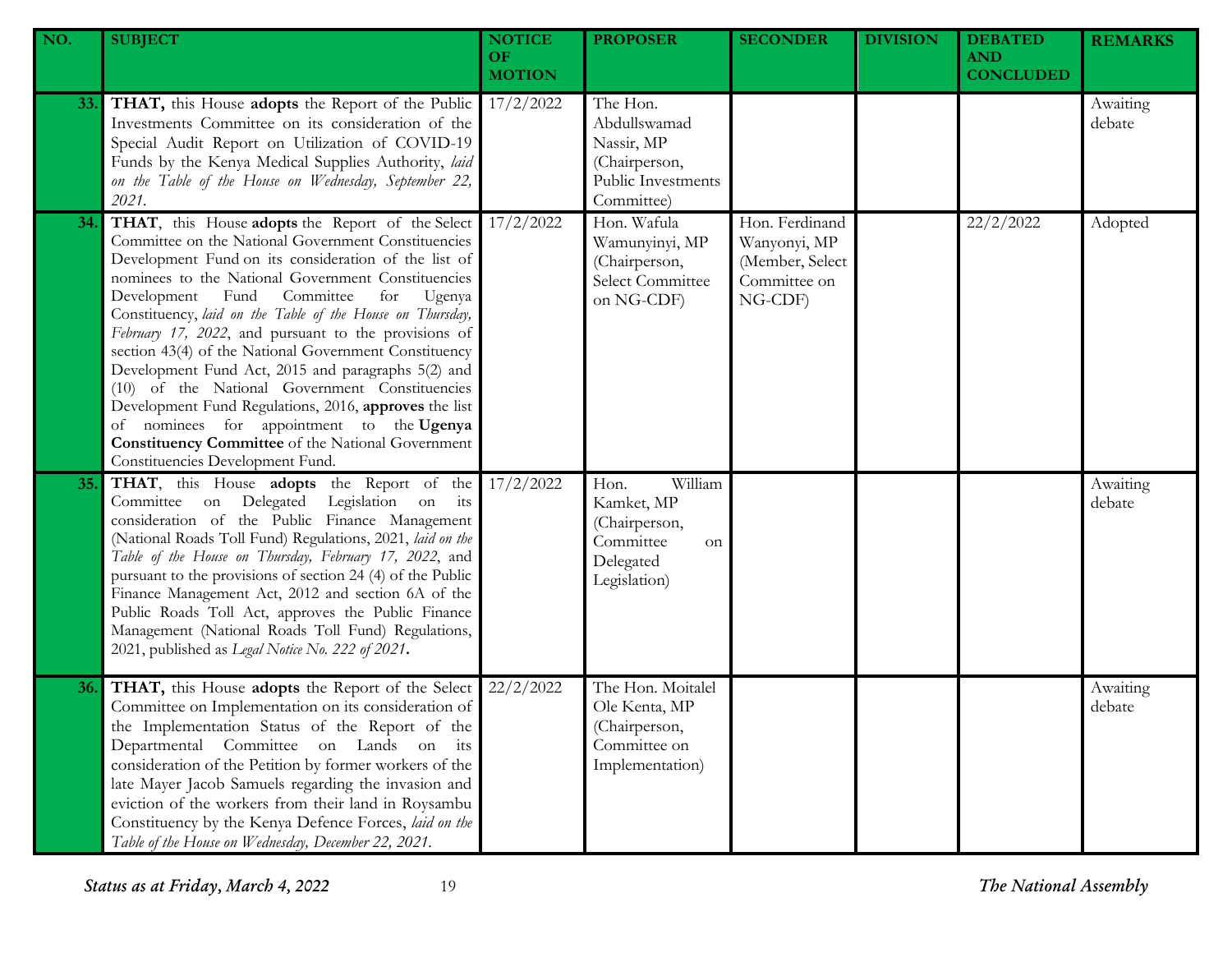| NO. | <b>SUBJECT</b>                                                                                                                                                                                                                                                                                                                                                                                                    | <b>NOTICE</b><br>OF.<br><b>MOTION</b> | <b>PROPOSER</b>                                                                                        | <b>SECONDER</b> | <b>DIVISION</b> | <b>DEBATED</b><br><b>AND</b><br><b>CONCLUDED</b> | <b>REMARKS</b>                                        |
|-----|-------------------------------------------------------------------------------------------------------------------------------------------------------------------------------------------------------------------------------------------------------------------------------------------------------------------------------------------------------------------------------------------------------------------|---------------------------------------|--------------------------------------------------------------------------------------------------------|-----------------|-----------------|--------------------------------------------------|-------------------------------------------------------|
| 37. | THAT, this House adopts the Report of the Select<br>Committee on Implementation on its consideration of<br>the Implementation Status of the Report of the<br>Departmental Committee on Lands on a Petition on<br>irregular renewal of leases of land by Del Monte<br>Kenya Limited, laid on the Table of the House on<br>Wednesday, December 22, 2021.                                                            | 22/2/2022                             | The Hon. Moitalel<br>Ole Kenta, MP<br>(Chairperson,<br>Committee on<br>Implementation)                 |                 |                 |                                                  | Awaiting<br>debate                                    |
| 38. | THAT, this House adopts the Report of the<br>Committee on Delegated Legislation on its<br>consideration of the Irrigation (General)<br>Regulations, 2021, laid on the Table of the House on<br>Wednesday, February 23, 2022, and pursuant to the<br>provisions of section 34(2) of the Irrigation Act, 2019,<br>approves the Irrigation (General) Regulations, 2021<br>published as Legal Notice No. 199 of 2021. | 23/2/2022                             | William<br>Hon.<br>Kamket, MP<br>(Chairperson,<br>Committee<br>on<br>Delegated<br>Legislation)         |                 |                 |                                                  | Awaiting<br>debate                                    |
| 39. | THAT, this House adopts the Report of the Select<br>Committee on Implementation on its consideration of<br>the Implementation Status of the Report of the<br>Departmental Committee on Finance and National<br>Planning on the Optimization of Revenue in Grain<br>Handling Services at the Port of Mombasa, laid on the<br>Table of the House on Thursday, February 24, 2022.                                    | 24/2/2022                             | The Hon. Moitalel<br>Ole Kenta, MP<br>(Chairperson,<br>Committee on<br>Implementation)                 |                 |                 |                                                  | Awaiting<br>debate                                    |
| 40. | THAT, this House adopts the Report of the<br>Committee on Members' Services and Facilities on a<br>Study Visit to the Legislative Assembly of Alberta,<br>Canada undertaken from 14th to 18th October 2019,<br>laid on the Table of the House on Tuesday, December 1, 2020.                                                                                                                                       | 24/2/2022                             | Hon. Christopher<br>Aseka, MP<br>(Chairperson,<br>Committee on<br>Members' Services<br>and Facilities) |                 |                 |                                                  | Awaiting<br>debate                                    |
| 41. | THAT, this House adopts the Report of the Select<br>Committee on Members' Services and Facilities on<br>Establishment of a Parliamentary Health Services Unit<br>laid on the Table of the House on Wednesday, August 11,<br>2021.                                                                                                                                                                                 | 24/2/2022                             | Hon. Christopher<br>Aseka, MP<br>(Chairperson,<br>Committee on<br>Members' Services<br>and Facilities) |                 |                 |                                                  | Awaiting<br>debate                                    |
| 42. | THAT, pursuant to Standing Order 33(1), I seek<br>leave for the adjournment of the House for the<br>purposes of discussing rising food prices in the<br>country.                                                                                                                                                                                                                                                  | 24/2/2022                             | Hon. David Ole<br>Sankok, MP<br>(Nominated<br>Member)                                                  |                 |                 |                                                  | Lapsed due to<br>early<br>adjournment<br>of the House |